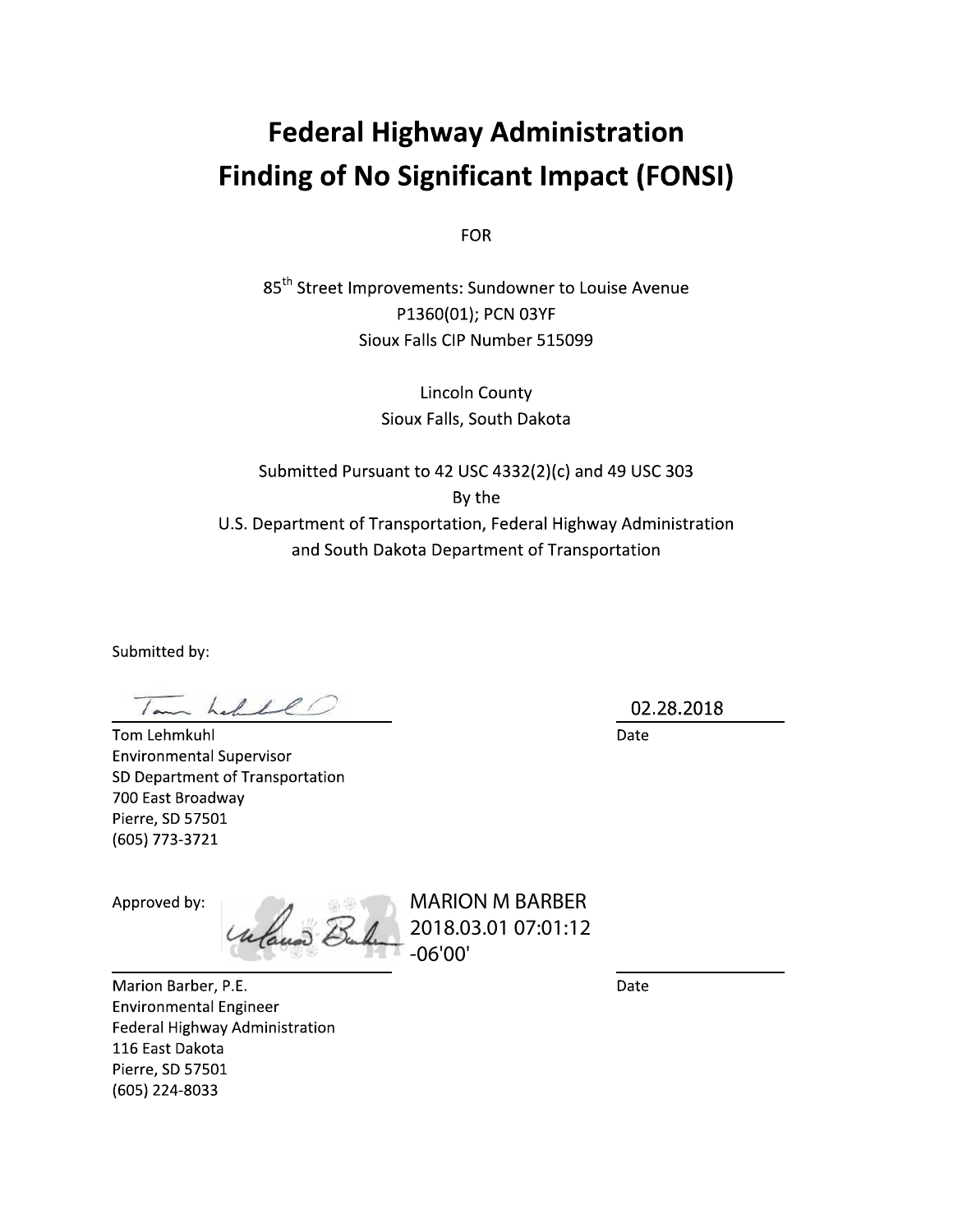# **Table of Contents**

| $\mathbf{I}$ . |    |  |  |
|----------------|----|--|--|
| II.            |    |  |  |
| a.             |    |  |  |
|                | 1. |  |  |
|                | 2. |  |  |
| b.             |    |  |  |
|                |    |  |  |
|                |    |  |  |
|                |    |  |  |
| $C_{\cdot}$    |    |  |  |
| III.           |    |  |  |
| a.             |    |  |  |
| b.             |    |  |  |
| IV.            |    |  |  |
| V.             |    |  |  |
|                |    |  |  |
|                |    |  |  |
|                |    |  |  |
|                |    |  |  |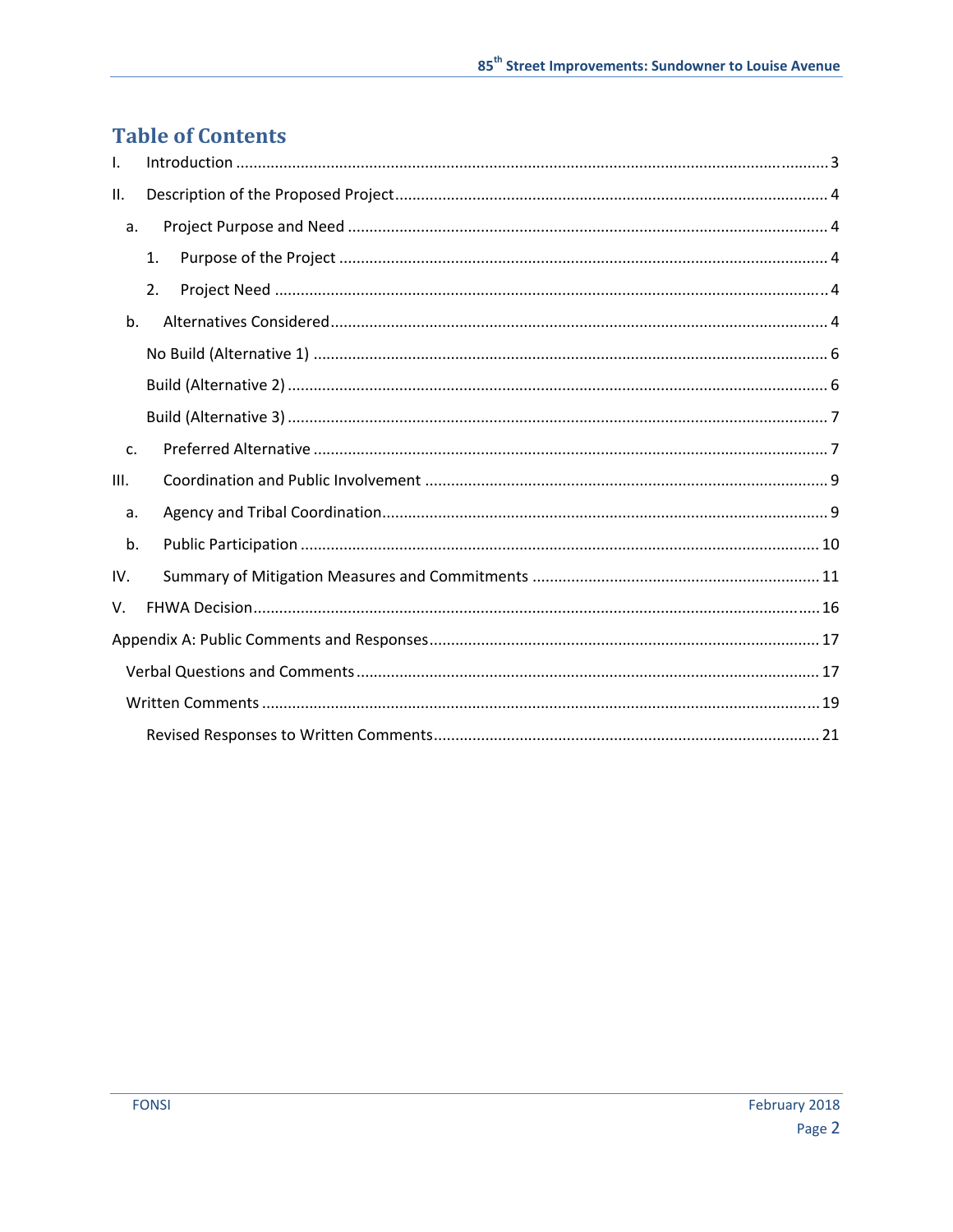# **I. Introduction**

The Federal Highway Administration (FHWA) has determined that in accordance with 23 CFR § 771.119 and § 771.121, the 85<sup>th</sup> Street Improvements: Sundowner Avenue to Louise Avenue (the Project) will not have a significant impact on the human or natural environment. This Finding of No Significant Impact (FONSI) for Alternative 2, the preferred alternative, is based on the Environmental Assessment (EA), which was made available to stakeholders, agencies, and the public for a 30-day comment period. A Public Meeting was held on December 5, 2017 to discuss the EA and provide the public an opportunity to comment on the Project.

The EA for 85th Street Improvements: Sundowner Avenue to Louise Avenue is available online on the following webpages:

City of Sioux Falls 85<sup>th</sup> Street Improvement webpage

http://siouxfalls.org/85thStreet

City of Sioux Falls 85<sup>th</sup> Street and I-29 Overpass Environmental Assessment webpage [http://siouxfalls.org/public](http://siouxfalls.org/public-works/special-projects/projects-list/85th-st-improvements/85-I29-overpass-assessment)‐works/special‐projects/projects‐list/85th‐st‐improvements/85‐I29‐ overpass‐assessment

South Dakota DOT Environmental Assessments webpage

http://www.sddot.com/business/environmental/assessments/Default.aspx

The EA is also available for public viewing at the following locations:

City of Sioux Falls Public Works

South Dakota DOT Sioux Falls Area Office

City of Sioux Falls Caille Branch Library

A summary of agency and public comments received during the comment period is included in this FONSI. No agency or public comments were received that necessitated revisions to the document, therefore, the document will not be republished. This EA has been independently evaluated by the FHWA, who has determined that it accurately discusses the need, purpose, alternatives, environmental resources, and impacts of the Project and appropriate mitigation measures. The EA and referenced reports have provided sufficient evidence for determining that an Environmental Impact Statement (EIS) is not required. The EA and supporting documents are incorporated by reference into this document.

The Project was developed in accordance with the National Environmental Policy Act of 1969 (NEPA) and the Council on Environmental Quality's (CEQ's) Regulations for Implementing the Procedural Provisions of NEPA (40 Code of Federal Regulations [CFR] §1500‐1508) and the corresponding regulations and guidelines of the U.S. Department of Transportation (USDOT) and FHWA.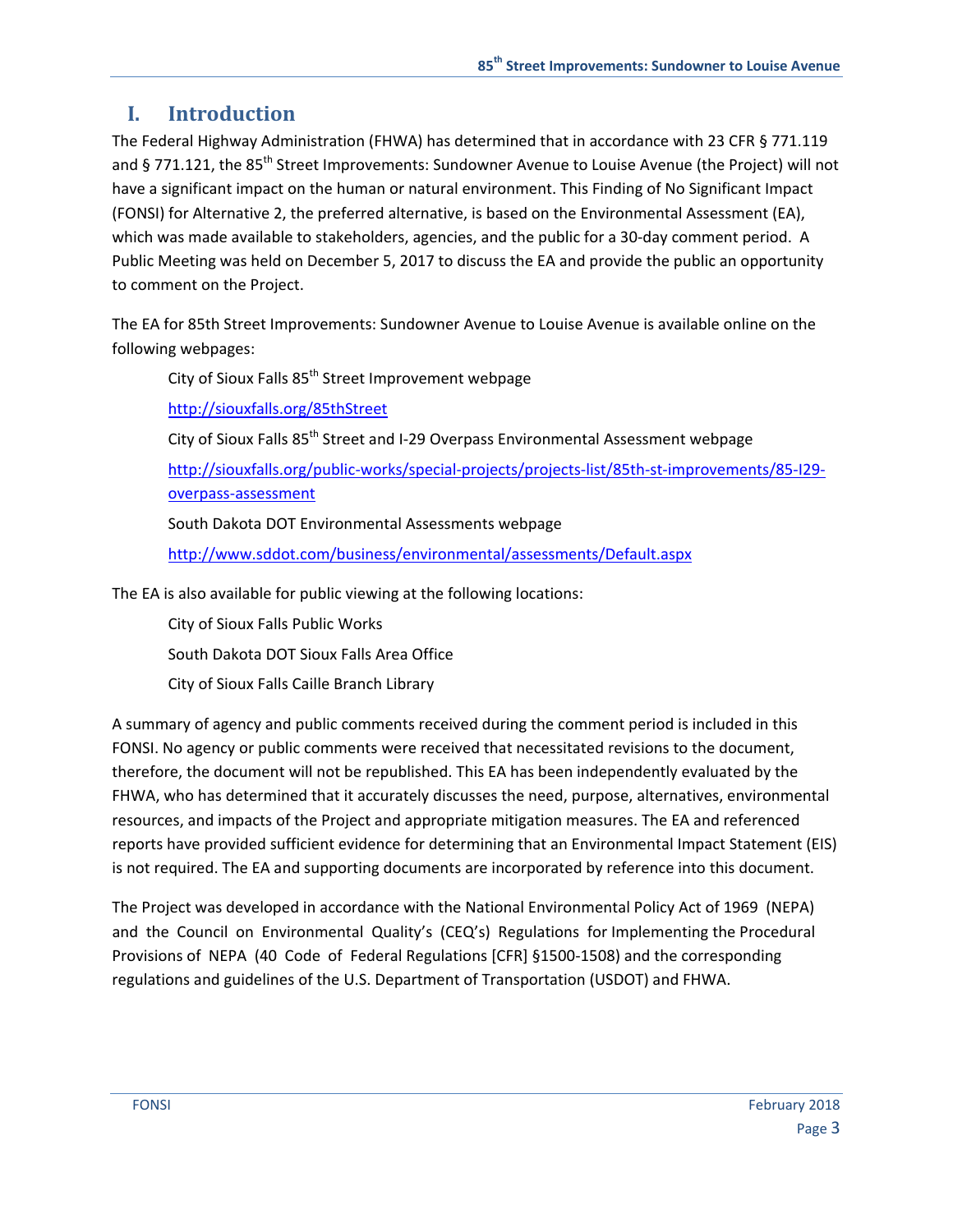# **II. Description of the Proposed Project**

Sioux Falls, in cooperation with the South Dakota Department of Transportation (SDDOT), and the Sioux Falls Metropolitan Planning Organization (MPO), has initiated the assessment of the infrastructure needs to extend 85th Street across I‐29 and upgrade 85th Street from Sundowner Avenue to Louise Avenue. The proposed project evaluates the following:

- Construction of a new section of 85th Street across I-29 with a grade separated structure.
- Reconstruction of 85th Street between Sundowner Avenue and Louise Avenue.

The study area and the existing jurisdictional authority is shown on Figure 1. The termini for the 85th Street proposed project were chosen based on logical connections with the north‐south arterial street system. The selected western terminus is Sundowner Avenue which is the first north‐south arterial roadway west of I‐29 along the 85th Street corridor. The selected eastern terminus is Louise Avenue which is the first major and continuous north‐south arterial roadway east of I‐29 along the 85th Street corridor.

### **a. Project Purpose and Need**

#### **1. Purpose of the Project**

The purpose of this project is to improve local and regional mobility by enhancing the transportation system and improving connectivity. The proposed project would be constructed to accommodate all modes of travel in accordance with the City of Sioux Falls Complete Streets program. The project is also intended to support local and regional initiatives of the City of Sioux Falls, Sioux Falls MPO, and the SDDOT.

#### **2. Project Need**

The 85th Street project is needed to address the following:

- System Linkage
- **•** Traffic Growth

### **b. Alternatives Considered**

Two build alternatives were considered in this EA. In addition, the No Build Alternative has been included to satisfy NEPA requirements and FHWA guidelines. The three alternatives were considered in the EA:

- $\bullet$  Alternative  $1 No$  Build;
- Alternative 2 –Extension of 85th Street Over I-29 on Section Line (see Figure 3-1 in the EA); and
- Alternative 3 –Extension of 85th Street Over I‐29 South of the Section Line (see Figure 3‐2 in the EA).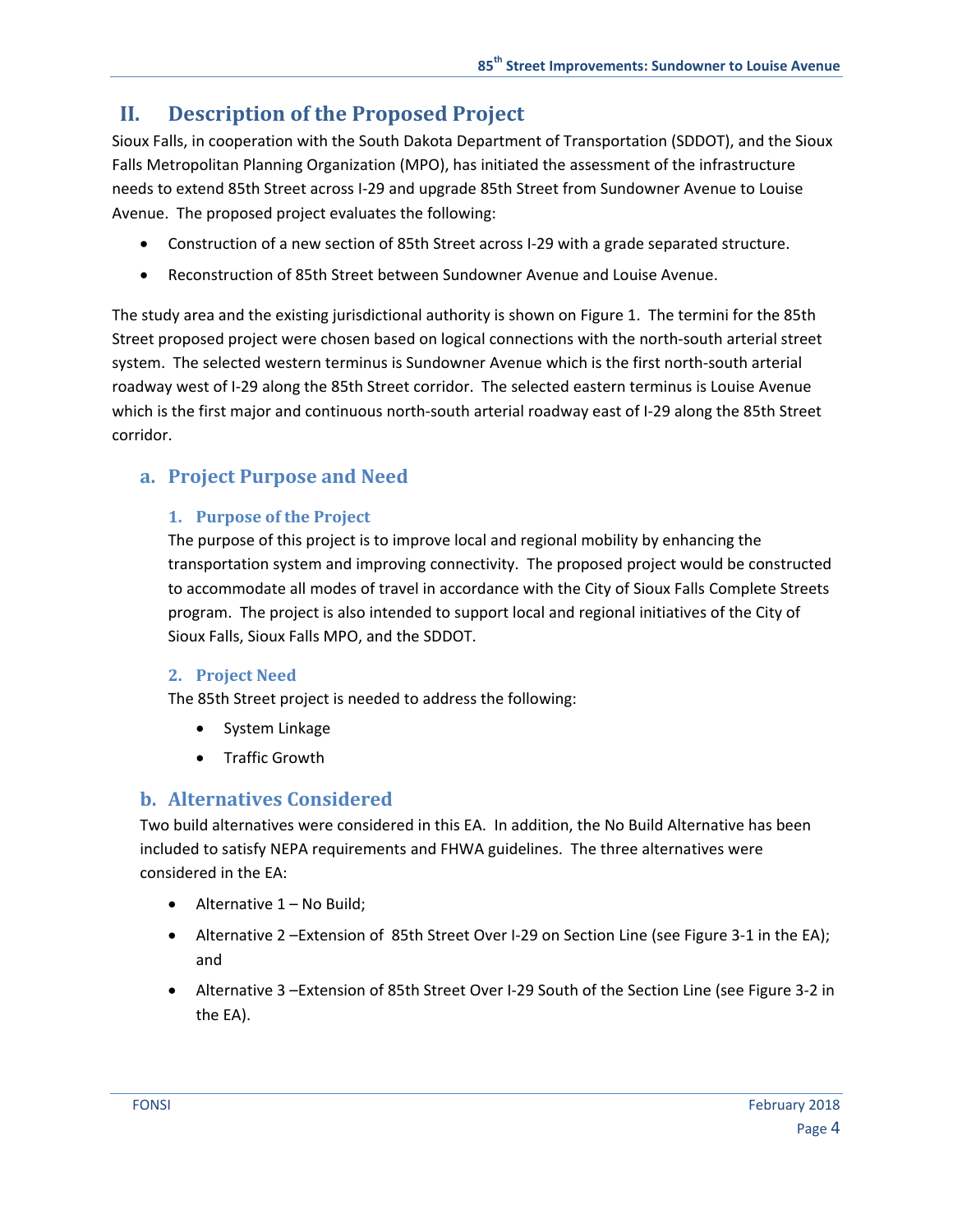

Figure 1. Project Study Area (Figure 1‐2 in the EA)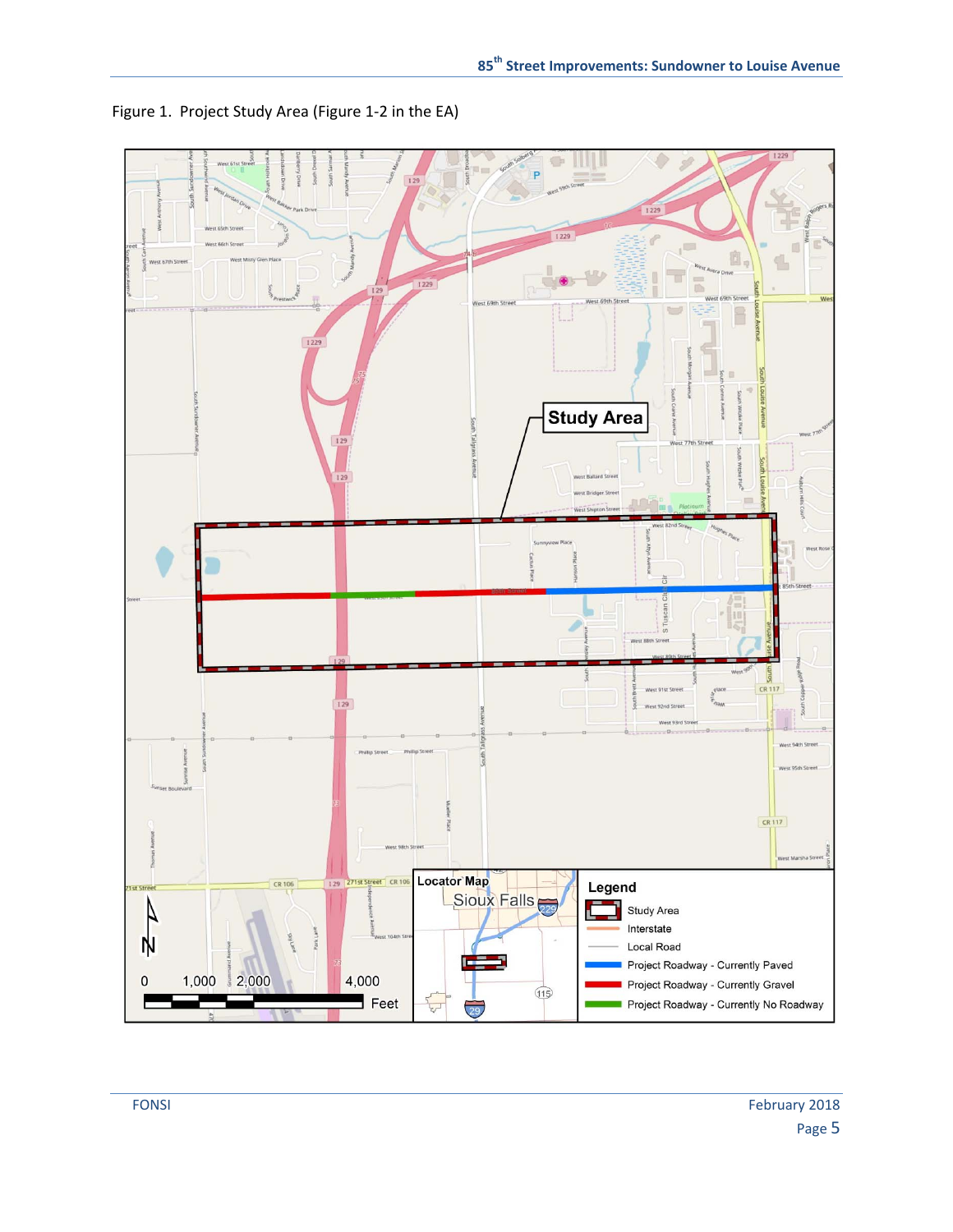These alternatives are detailed in the following subsections. One additional build alternative was evaluated as part of the alternative selection process. This alternative would have extended 85th Street across I‐29 by elevating the I‐29 mainline over 85th Street. This alternative was dismissed from consideration because it would take the longest time to construct, have the most traffic impacts, and the highest costs. Therefore, this alternative was not considered feasible or prudent to construct and was not evaluated further.

#### **No Build (Alternative 1)**

The No Build Alternative assumes that no changes would be made to the 85th Street corridor. 85th Street would not be upgraded from Sundowner Avenue to Louise Avenue and would not be extended over I‐29. However, the No Build Alternative would include any proposed maintenance/improvements to the existing 85th Street corridor and surrounding areas (such as resurfacing, painting and signalizing intersection for traffic control), which are identified in the 2018‐2021 STIP.

#### **Build (Alternative 2)**

Activities associated with this alternative include increasing regional accessibility to/from southwestern Sioux Falls through completing an arterial connection across I‐29 at 85th Street. This alternative would extend 85th Street from Sundowner Avenue to Louise Avenue with a grade separation at I‐29. This grade separation would elevate 85th Street over I‐29 on the existing section line. The grade separation and associated bridge over I‐29 would be approximately 2,000 feet in length and have a maximum embankment width of approximately 300 feet.

The arterial connection is proposed as a four‐lane median divided urban section with sidewalks (6 feet) on both sides of the roadway. Consistent with Sioux Falls street design standards a ROW of 100 feet is proposed. The key features of the assumed cross section are listed below:

- Four, 11 or 12-foot through lanes.
- Bike lanes (4 feet wide) are assumed along both the eastbound and westbound directions. The lanes would be signed and striped as bike lanes.
- A center median of 16 to 32 feet depending on the number of turn lanes required.
- Four curb and gutter sections of 2.5 feet each.
- Design speed of 45 miles per hour

Alternative 2 would require the least amount of farmland conversion, but requires the most property and structure acquisitions. Additionally, by staying on the section line and not elevating I‐29, Alternative 2 would minimize impacts to utilities outside the current corridor ROW.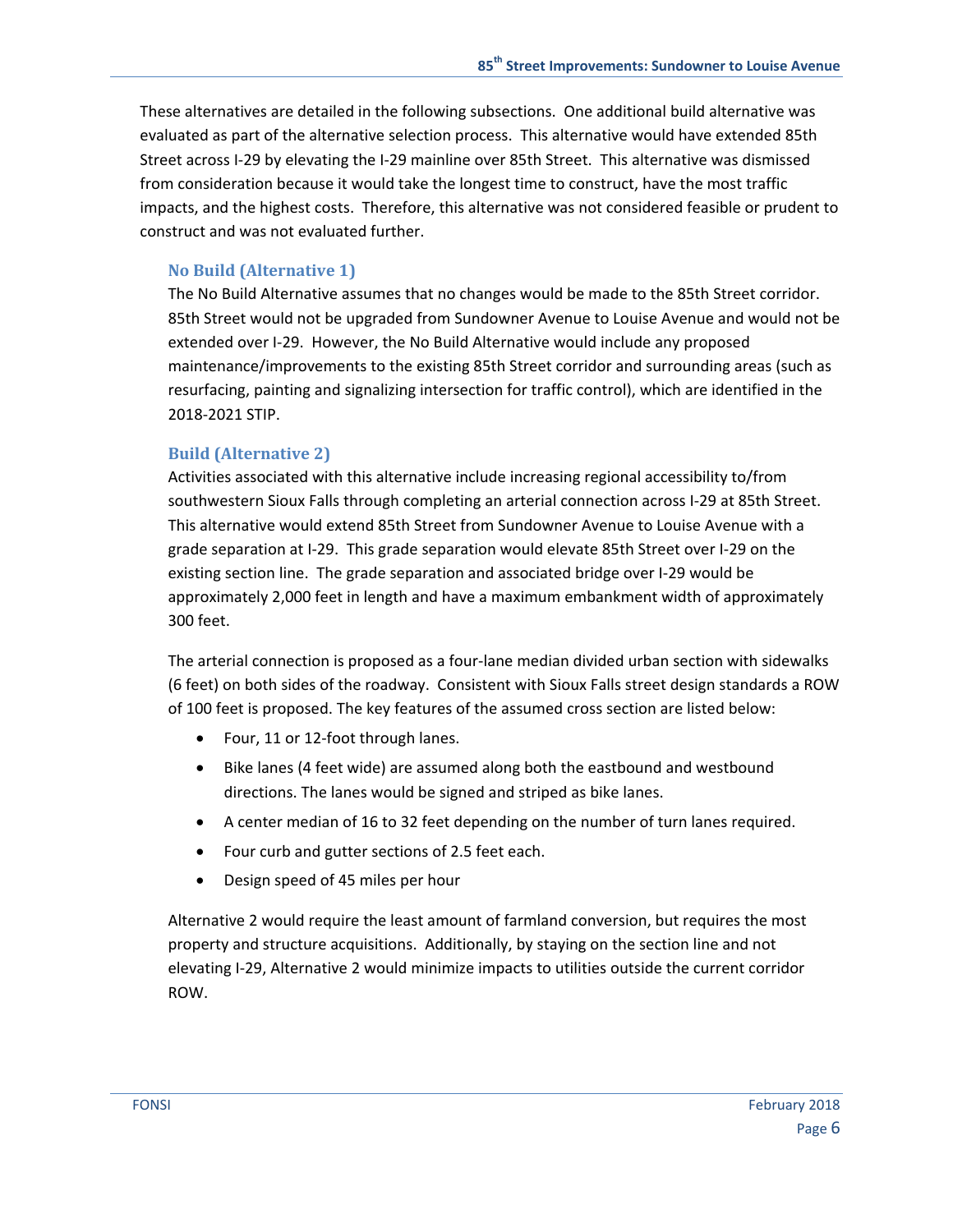### **Build (Alternative 3)**

This alternative would extend 85th Street from Sundowner Avenue to Louise Avenue, including a grade separation at I‐29. This grade separation would elevate 85th Street over I‐29 along a route approximately 150 feet south of the existing section line. The grade separation would be the same as described for Alternative 2 (approximately 2,000 feet in length and a maximum width of 300 feet.

Alternative 3 would require the least amount of new ROW and no structure acquisitions. However, Alternative 3 would require the relocation of a major water line, adding to the cost of construction. The reverse curve associated with the grade separation would be inconsistent with driver expectations. A combination of a horizontal curve with a vertical curve is less desirable according to the SDDOT Road Design Manual.

### **c. Preferred Alternative**

With consideration of the Purpose and Need factors, potential impacts and public input, Alternative 2 was identified as the preferred alternative. The social, economic, and environmental impacts associated with Alternative 2 were evaluated in the EA. Table 1 summarizes the impacts associated with the preferred alternative.

| <b>Resource</b>                    | <b>Summary of Impacts</b>                                                                      |  |  |
|------------------------------------|------------------------------------------------------------------------------------------------|--|--|
| Land Use                           | Approximately 24 acres of new ROW.                                                             |  |  |
|                                    | Acquisition of 4 residential parcels for the bridge embankment ROW                             |  |  |
| Prime Farmland                     | Approximately 12 acres of cropland and pasture land converted to a<br>transportation corridor. |  |  |
| Pedestrian and Bicycles            | Bike lanes along east and west bound lanes of 85th Street Corridor                             |  |  |
|                                    | and sidewalks.                                                                                 |  |  |
| Population / Demographics          | Minor, positive effect on residential and commercial growth in                                 |  |  |
|                                    | western and southern sectors of Sioux Falls                                                    |  |  |
| <b>Community Cohesion</b>          | No access restriction to any existing public or community services,                            |  |  |
|                                    | businesses, or commercial areas.                                                               |  |  |
|                                    | No separation or isolation of any distinct neighborhoods, ethnic                               |  |  |
|                                    | groups, or other specific groups.                                                              |  |  |
| <b>Environmental Justice</b>       | No direct adverse impact to low-income and/or minority                                         |  |  |
|                                    | populations.                                                                                   |  |  |
| <b>Acquisition and Relocations</b> | A total of two structures located on two residential parcels would                             |  |  |
|                                    | need to be acquired for this alternative. Two additional parcels with                          |  |  |
|                                    | no structures would also need to be acquired. Other parcels would                              |  |  |
|                                    | have partial acquisition of land.                                                              |  |  |

#### **Table 1. Impacts Associated with the Preferred Alternative**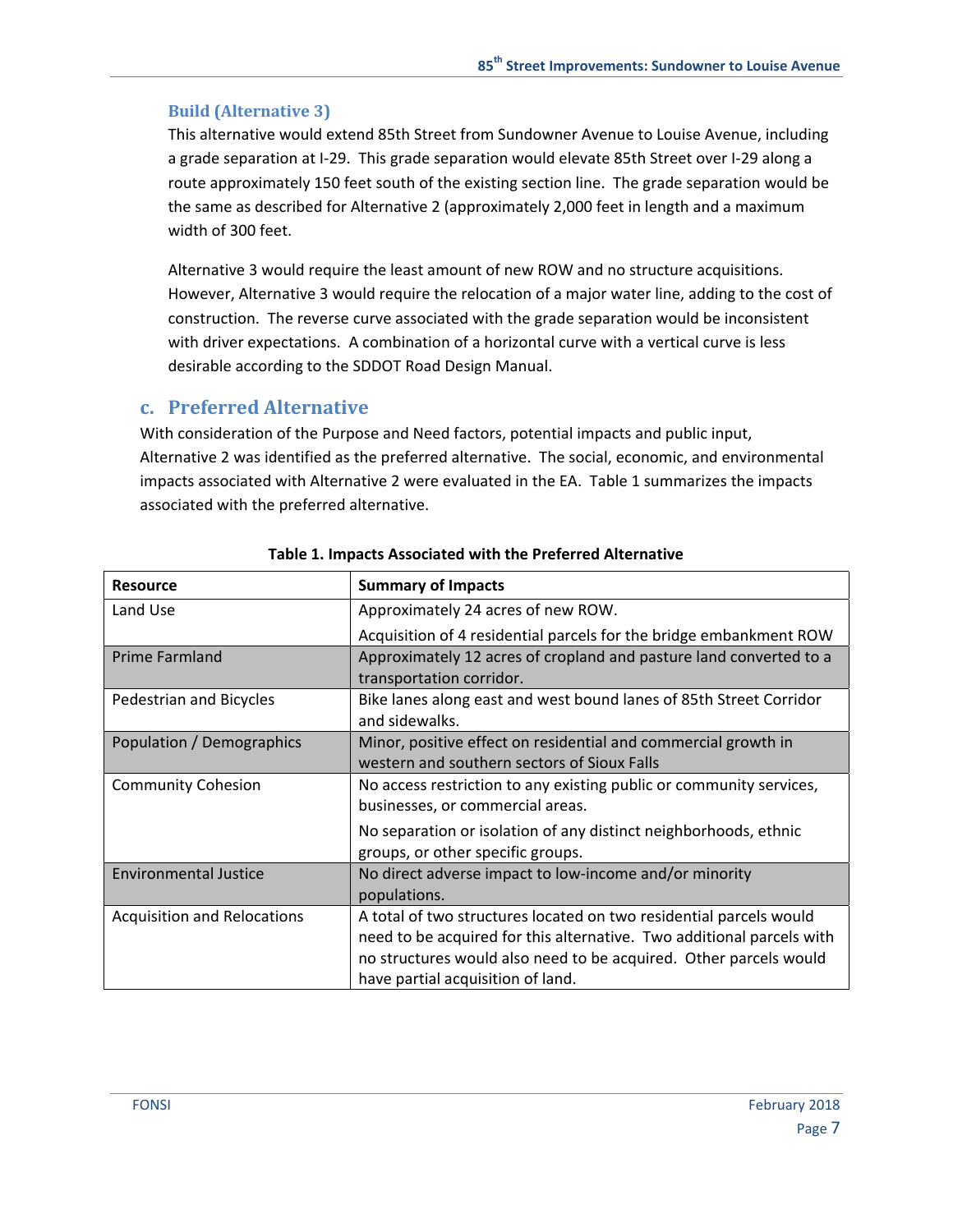| <b>Public Facilities and Services</b>    | Several of these utilities would likely have to be relocated within the<br>new ROW or into a new utility easement. These utilities could<br>include cable, phone, fiber optic, and water lines.                                                                                                                                 |  |  |
|------------------------------------------|---------------------------------------------------------------------------------------------------------------------------------------------------------------------------------------------------------------------------------------------------------------------------------------------------------------------------------|--|--|
| Economics / Tax Base                     | A long term positive impact on the tax base would occur if<br>development of the area occurs, especially commercial<br>development.                                                                                                                                                                                             |  |  |
| Visual Quality / Aesthetics              | Temporarily altered by construction activities and construction<br>equipment.                                                                                                                                                                                                                                                   |  |  |
|                                          | Post-construction minor change due to new overpass bridge at 85th<br>Street.                                                                                                                                                                                                                                                    |  |  |
| Air Quality                              | Temporary, minor impacts on air quality relating to increased dust<br>levels and vehicle exhaust during construction.                                                                                                                                                                                                           |  |  |
| <b>Noise</b>                             | 20 receptors within three noise sensitive areas (NSA) have the<br>potential to incur substantial noise increase. All eight NSA had 1 or<br>more receptors that were predicted to approach the noise<br>abatement criteria of 66 dBA. Noise mitigation was determined to be<br>feasible and reasonable for only one NSA (NSA 9). |  |  |
|                                          | Construction noise impacts would be short-term and limited to the<br>duration of construction.                                                                                                                                                                                                                                  |  |  |
| <b>Travel Patterns and Access</b>        | Long-term beneficial impact on traffic patterns and access for the<br>Sioux Falls metro area due to the new east-west connection across<br>$I-29.$                                                                                                                                                                              |  |  |
|                                          | Some traffic delays and rerouting expected during construction. 85 <sup>th</sup><br>St / I-29 overpass construction will result in overnight rerouting of<br>I-29 traffic.                                                                                                                                                      |  |  |
|                                          | Post-construction, full movement access along 85th Street would be<br>limited to 0.25 mile. Properties between the 0.25 mile access points<br>would be limited to right in/right out movements.                                                                                                                                 |  |  |
| Geology, Topography, and Soils           | Approximately 29 acres of soil impacted by construction activities.                                                                                                                                                                                                                                                             |  |  |
|                                          | BMPs, such as silt fences and/or hay bales, would be utilized during<br>construction to prevent or reduce soil erosion within disturbed<br>areas.                                                                                                                                                                               |  |  |
|                                          | Re-vegetation program of disturbed areas once construction has<br>been completed.                                                                                                                                                                                                                                               |  |  |
| <b>Hydrology and Water Quality</b>       | Development of a SWPPP that outlines the BMPs.                                                                                                                                                                                                                                                                                  |  |  |
| Floodplain                               | No adverse impacts.                                                                                                                                                                                                                                                                                                             |  |  |
| Wetlands and other Waters of<br>the U.S. | Approximately 1.65 acres of non-jurisdictional wetlands impacted.                                                                                                                                                                                                                                                               |  |  |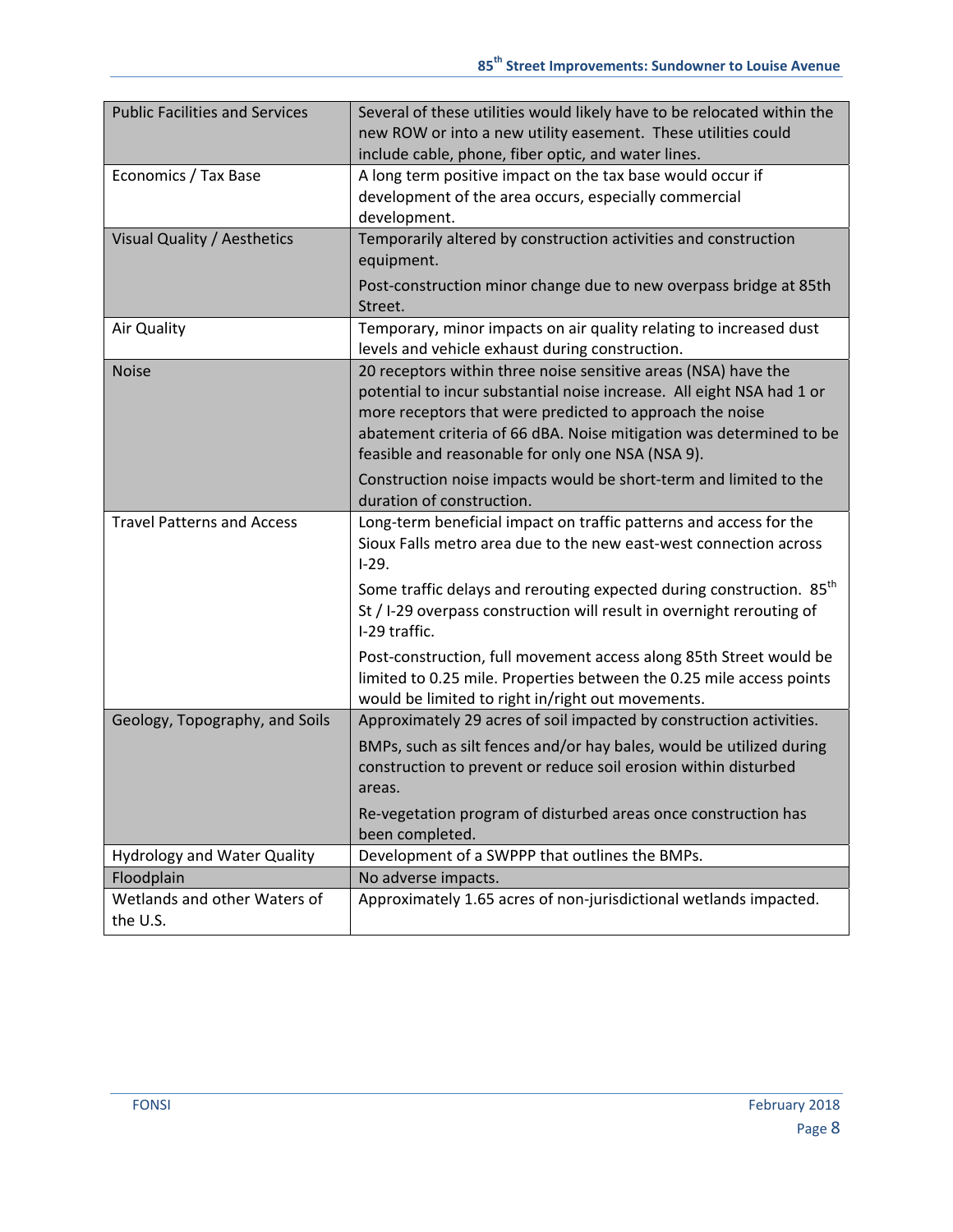| <b>Terrestrial Wildlife and Aquatic</b><br><b>Resources</b> | With the use of BMPs, such as silt fences and/or bales, and other<br>stipulations in the NPDES construction permit required for the<br>project, no indirect adverse effect on the Big Sioux River and<br>associated aquatic resources.                                                                                                         |  |  |
|-------------------------------------------------------------|------------------------------------------------------------------------------------------------------------------------------------------------------------------------------------------------------------------------------------------------------------------------------------------------------------------------------------------------|--|--|
|                                                             | Adherence to the MBTA and its amendments and USFWS regulations<br>should result in the avoidance and/or minimization of most impacts<br>to migratory birds. Vegetation removal, including the removal of<br>trees would be timed to the extent possible to avoid the migratory<br>bird breeding and fledging season (April 1 through July 15). |  |  |
| Threatened and Endangered<br>Species                        | No Effect determination for all federal listed and candidate species,<br>except the northern long eared bat. The bat determination was Not<br>Likely to Adversely Affect.                                                                                                                                                                      |  |  |
|                                                             | No impact on state listed species.                                                                                                                                                                                                                                                                                                             |  |  |
| <b>Invasive Species</b>                                     | No invasive/noxious plant species issues were identified within the<br>study area; therefore, construction equipment and associated<br>construction activities would not result in the spread of an invasive<br>plant species.                                                                                                                 |  |  |
| Historic and Archaeological<br>Resources                    | No Historic Properties Affected.                                                                                                                                                                                                                                                                                                               |  |  |
| Section 4(f) and 6(f) Properties                            | No Section 4(f) or Section 6(f) properties would be directly affected<br>by project activities.                                                                                                                                                                                                                                                |  |  |
| <b>Regulated Materials</b>                                  | No regulated materials issues were identified within the construction<br>corridor.                                                                                                                                                                                                                                                             |  |  |

### **III. Coordination and Public Involvement**

As indicated in the EA and supporting documentation, SDDOT coordinated with Federal, State, and local agencies and Native American tribes during the development of the EA.

### **a. Agency and Tribal Coordination**

Federal, State, and Local agencies that were consulted regarding the Project include:

- U.S. Fish and Wildlife Services South Dakota Field Office
- South Dakota Department of Game, Fish and Parks
- Natural Resources Conservation Service
- Lincoln County Planning Department and Weed Board
- South Dakota Department of Environment and Natural Resources
- State Historic Preservation Office
- U.S. Army Corps of Engineers

Table 7‐1 in the EA summarizes the agency and local government coordination relevant to the Project.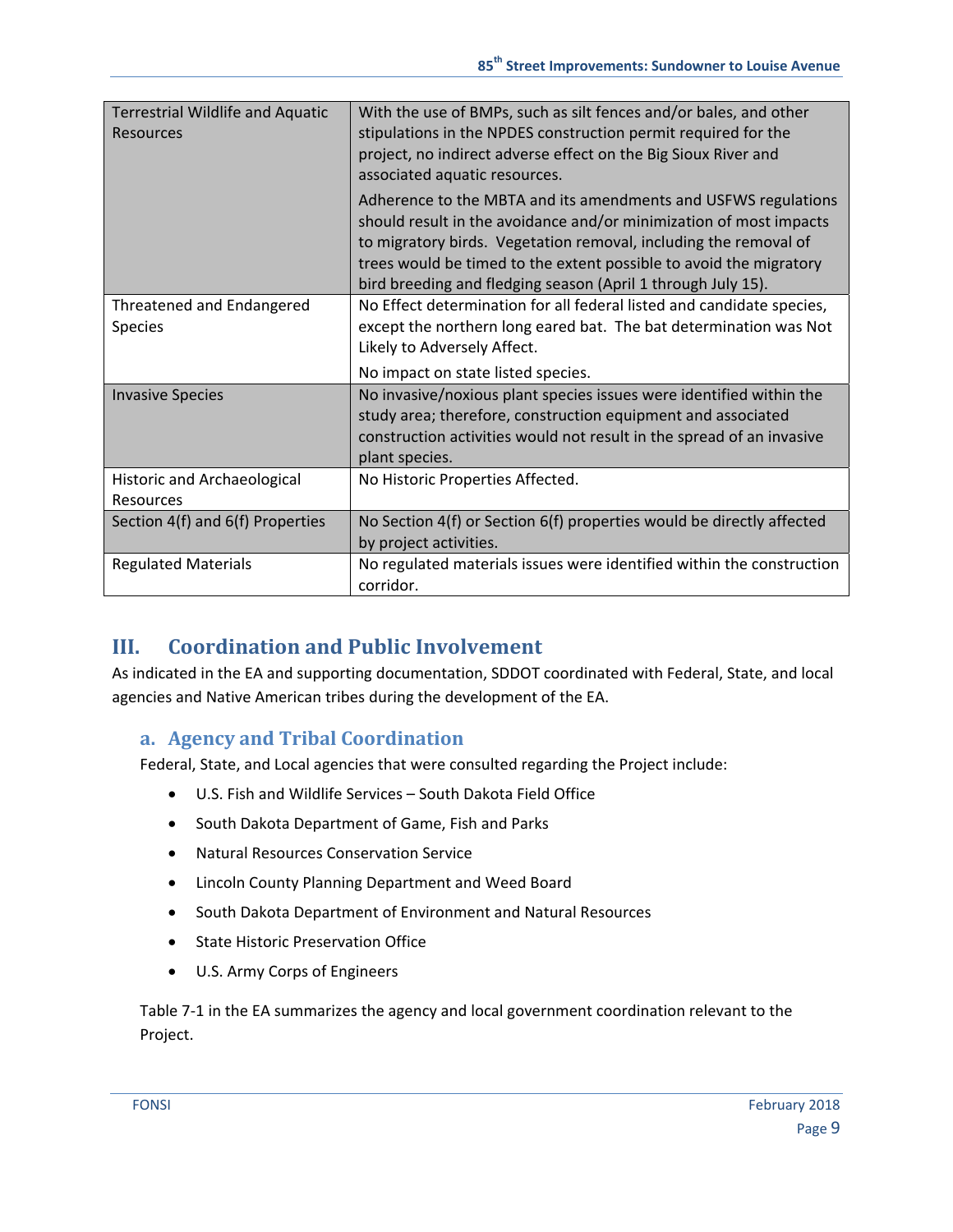For this Project, SDDOT sent coordination letters to eight Native American tribes that may have an interest in the initiation of the EA. The tribes consulted regarding the Project include:

- Flandreau Santee Sioux Tribe
- Iowa Tribe of Oklahoma
- Ponca Tribe of Nebraska
- Lower Brule Sioux Tribe
- Sisseton-Wahpeton Oyate Tribe
- Standing Rock Sioux Tribe
- Yankton Sioux Tribe
- Three Affiliated Tribes of North Dakota

Consultation letters were sent to each tribe on October 4, 2013. One comment was received from the Flandreau Santee Sioux Tribe on October 10, 2013 indicating "No Objections" to the proposed project.

#### **b. Public Participation**

Public involvement occurred at key milestones throughout the Project development and EA process. Public input was used to identify potential environmental impacts of the No‐Build and Build Alternatives. The following public meetings were held for the Project:

- Public Meeting #1, May 2, 2013 A public meeting was held at Explorer Elementary School to update the public on the EA process, the purpose of the project, the proposed improvements and alternatives, and potential impacts. The public meeting was an open house style meeting scheduled from 5:30 p.m. to 7:00 p.m. with a brief summary presentation at 5:35 p.m. That was followed by an open house discussion with SDDOT, City and consultant staff.
- Public Meeting #2, September 14, 2017 A public meeting was held at Explorer Elementary School to update the public on the purposed of the project and the noise study process and findings. The public meeting was an open house style meeting scheduled from 5:30 p.m. to 7:00 p.m. with a brief summary presentation at 5:35 p.m. That was followed by an open house discussion with SDDOT, City and consultant staff. Prior to the meeting a packet was mailed to adjacent property owners and persons who live adjacent to the project area.
- Public Meeting  $#3$ , December 5, 2017 A public meeting was held at the Tea, SD City Hall to receive comments on the EA and the preferred alternative. The public meeting was an open house style meeting scheduled from 5:30 p.m. to 7:00 p.m. with a brief summary presentation at 5:45 p.m. That was followed by an open house discussion with City and consultant staff.

The public comment period for the EA ended on December 18, 2017. Public comments received at the meeting and during the public comment period are summarized in Appendix A.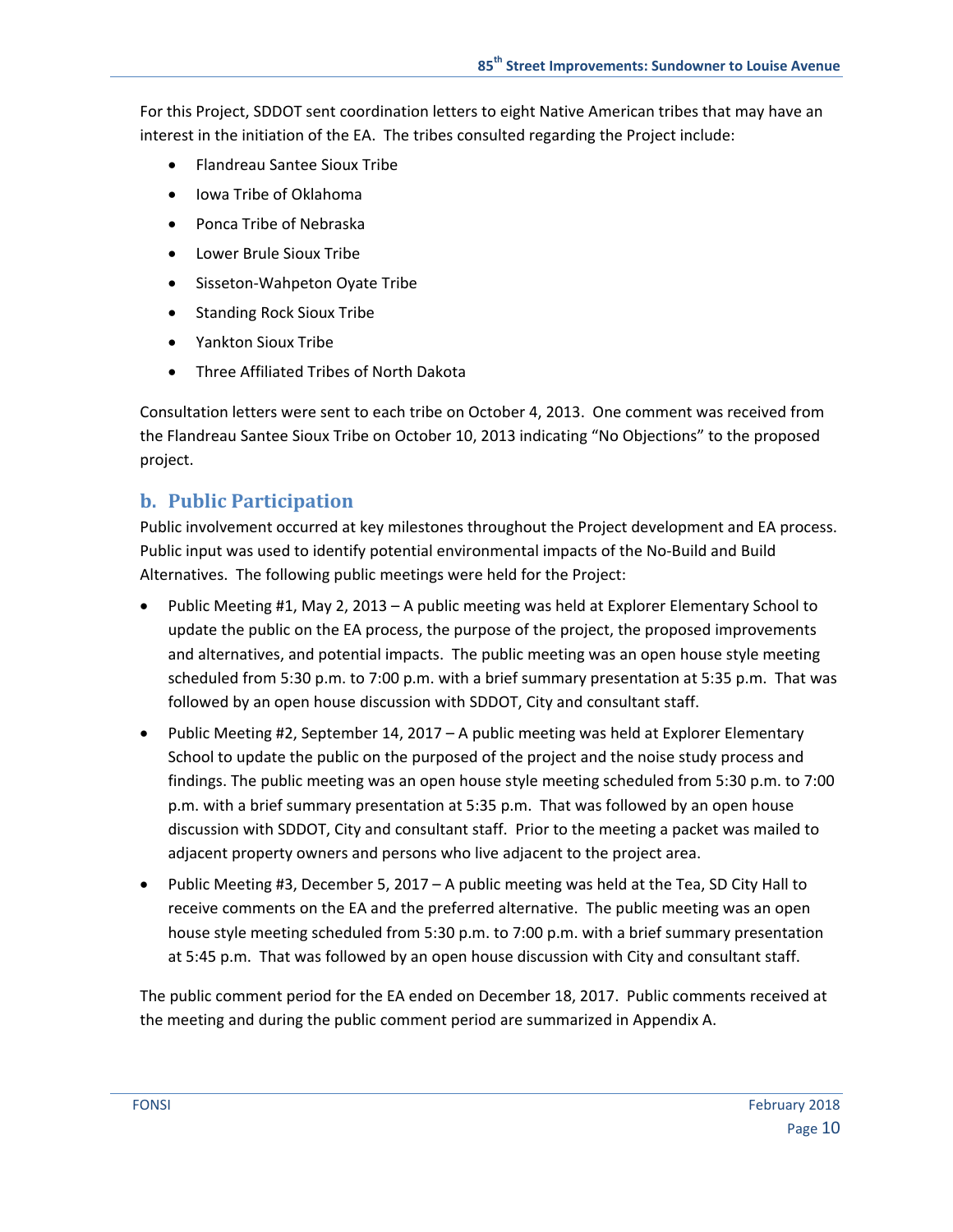Additional public involvement meetings were held during the earlier planning stage between March 2006 and April 2010 and information on those meetings is contained within (Section 7 and Appendix A of the EA).

## **IV. Summary of Mitigation Measures and Commitments**

The preferred alternative avoided or minimized impacts to environmental resources to the extent practicable. For those unavoidable impacts, mitigation measures and environmental commitments were proposed in the EA. The mitigation measures and environmental commitments are summarized in Table 2 and will be implemented as part of this Project. In additional, a summary of anticipated permits that will be required prior to construction activities are listed in Table 3.

| <b>Environmental Resource</b>         | <b>Mitigation Measure and Commitment</b>                                                                                                                                                                                                                               |  |  |
|---------------------------------------|------------------------------------------------------------------------------------------------------------------------------------------------------------------------------------------------------------------------------------------------------------------------|--|--|
| Land Use                              | None required / Warranted                                                                                                                                                                                                                                              |  |  |
| <b>Prime Farmland</b>                 | None required / Warranted                                                                                                                                                                                                                                              |  |  |
| <b>Pedestrian and Bicycles</b>        | None required / Warranted                                                                                                                                                                                                                                              |  |  |
| Population / Demographics             | None required / Warranted                                                                                                                                                                                                                                              |  |  |
| <b>Community Cohesion</b>             | None required / Warranted                                                                                                                                                                                                                                              |  |  |
| <b>Environmental Justice</b>          | None required / Warranted                                                                                                                                                                                                                                              |  |  |
| <b>Acquisition and Relocations</b>    | Property will be acquired or relocated in accordance with the<br>Uniform Act (PL-91-646 and amendments).                                                                                                                                                               |  |  |
|                                       | The preferred alternative would result in the acquisition of four<br>residential parcels located north of 85th Street and immediately<br>west of I-29. A total of two structures located on two residential<br>parcels would need to be acquired for this alternative. |  |  |
|                                       | SDDOT and Sioux Falls will coordinate temporary relocation of<br>billboards with owners.                                                                                                                                                                               |  |  |
| <b>Public Facilities and Services</b> | Utilities located within the new roadway alignment would be<br>relocated.                                                                                                                                                                                              |  |  |
|                                       | SDDOT and Sioux Falls would coordinate with the utility companies<br>regarding utility relocations prior to construction activities.                                                                                                                                   |  |  |
|                                       | The public would be informed of any service interruption prior to the<br>loss of service.                                                                                                                                                                              |  |  |
| <b>Economics / Tax Base</b>           | None required / Warranted                                                                                                                                                                                                                                              |  |  |
| Visual Quality / Aesthetics           | For any construction areas that would remain un-vegetated for an<br>extended period of time, such as over the winter, temporary seeding<br>would be required in accordance with the SWPPP.                                                                             |  |  |

#### **Table 2. Mitigation Measures and Commitments**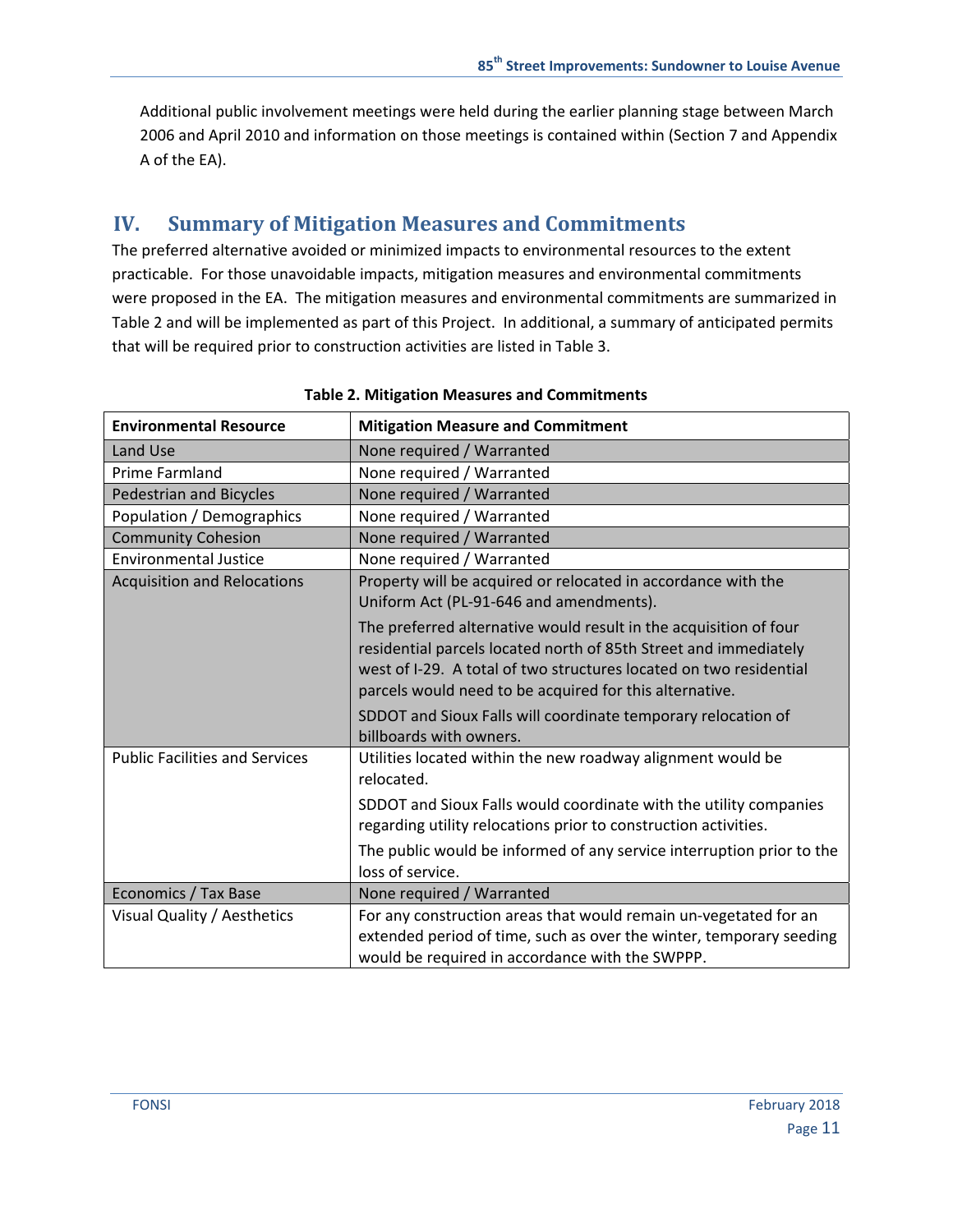| <b>Air Quality</b>   | Construction contractors would be required to comply with the State<br>statutory regulations for air pollution control and obtain appropriate<br>permits.<br>Adherence to requirements regarding open burning of grub material,<br>fugitive dust, visible emissions, and permits.<br>Water sprinkling schedule would be developed and followed to                                                                                                                                                                                                                                                                                                                                                                                                                                                                                    |
|----------------------|--------------------------------------------------------------------------------------------------------------------------------------------------------------------------------------------------------------------------------------------------------------------------------------------------------------------------------------------------------------------------------------------------------------------------------------------------------------------------------------------------------------------------------------------------------------------------------------------------------------------------------------------------------------------------------------------------------------------------------------------------------------------------------------------------------------------------------------|
|                      | control dust.                                                                                                                                                                                                                                                                                                                                                                                                                                                                                                                                                                                                                                                                                                                                                                                                                        |
| Noise (Commitment T) | Construct noise wall for NSA 9, beginning at station 22+50 left side,<br>measured from the centerline of Tallgrass Avenue. The proposed<br>noise wall will be 350 long and end at station 26+00 left side.<br>Abatement determined to be "reasonable" and "feasible" for one of<br>the 3 impacted NSAs. A public informational meeting was held as<br>part of the process for a final determination of whether abatement<br>would be reasonable. Benefited property owners and residents were<br>given an opportunity to vote on noise abatement by ballot. The<br>voting was carried out in accordance with the SDDOT noise guidance.<br>The majority of benefited NSA 9 property owners and residents<br>voted to accept construction of a noise barrier.<br>All equipment used shall have sound-control devices no less effective |
|                      | than those provided on the original equipment. No equipment shall<br>have unmuffled exhaust.                                                                                                                                                                                                                                                                                                                                                                                                                                                                                                                                                                                                                                                                                                                                         |
|                      | All equipment shall comply with pertinent equipment noise<br>standards of the USEPA.                                                                                                                                                                                                                                                                                                                                                                                                                                                                                                                                                                                                                                                                                                                                                 |
|                      | Notify the local public in advance of construction activities that may<br>generate particularly high noise levels.                                                                                                                                                                                                                                                                                                                                                                                                                                                                                                                                                                                                                                                                                                                   |
|                      | Noise created by truck movement shall not exceed 88 dBA at a<br>distance of 50 feet.                                                                                                                                                                                                                                                                                                                                                                                                                                                                                                                                                                                                                                                                                                                                                 |
|                      | When working between 7:00 PM and 10:00 PM, use "smart alarms"<br>instead of standard re-verse signal alarms or sue spotters. When<br>working between 10:00 PM and 7:00 AM use spotters.                                                                                                                                                                                                                                                                                                                                                                                                                                                                                                                                                                                                                                              |
|                      | Have portable noise meters on the job at all times for noise level<br>spot checks on specific operations.                                                                                                                                                                                                                                                                                                                                                                                                                                                                                                                                                                                                                                                                                                                            |
|                      | Limit construction to greater than 1,000 feet from an occupied<br>dwelling unit on Sundays, le-gal holidays, or between the hours of<br>10:00 PM and 6:00 AM on other days without approval of the Sioux<br>Falls/SDDOT construction project manager.                                                                                                                                                                                                                                                                                                                                                                                                                                                                                                                                                                                |
|                      | No pile driving or blasting operations would be performed within<br>3,000 feet of an occupied dwelling unit on Sundays, legal holidays, or<br>between the hours of 8:00 PM and 8:00 AM on other days without<br>approval of the Sioux Falls/SDDOT construction project manager.                                                                                                                                                                                                                                                                                                                                                                                                                                                                                                                                                      |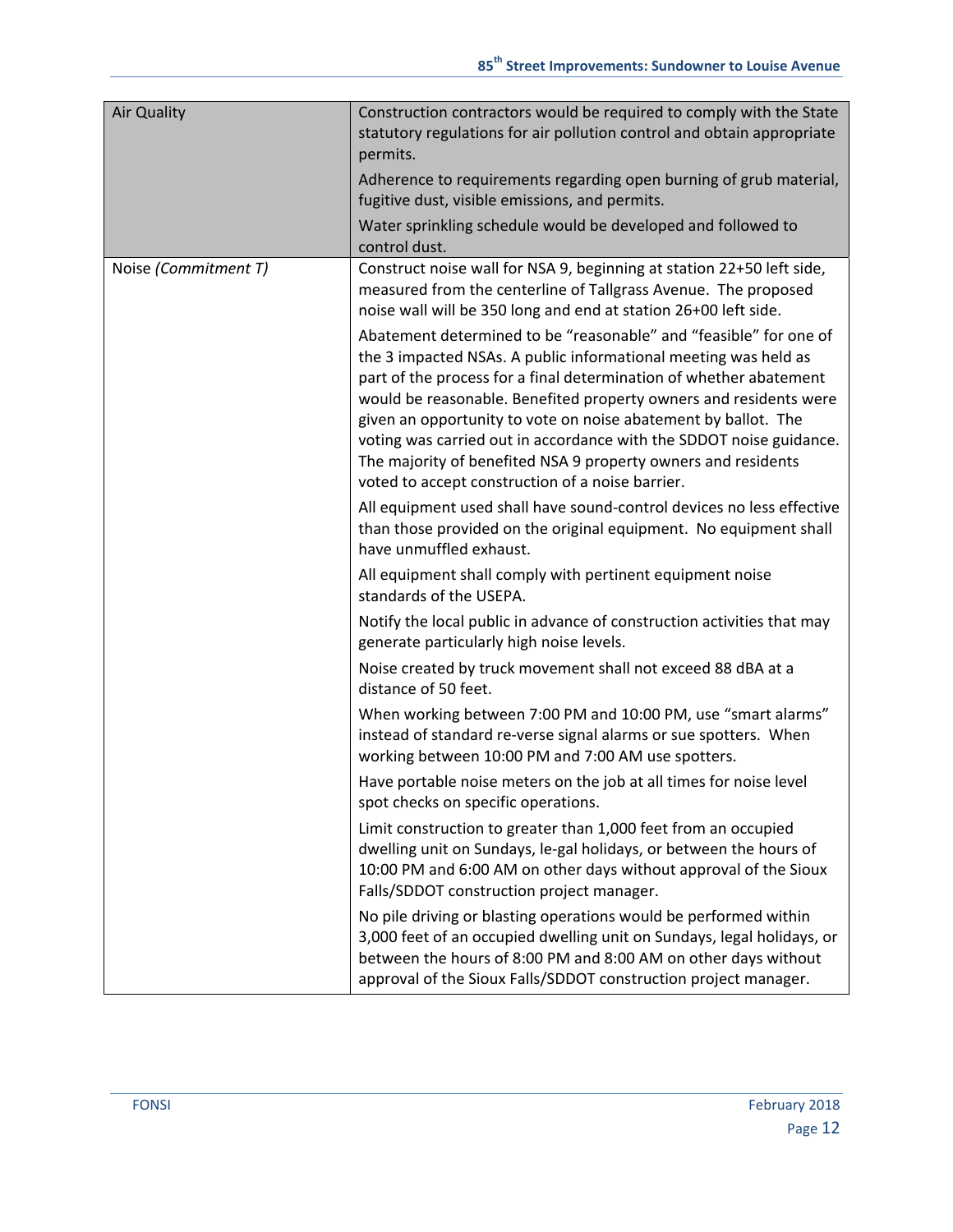| Noise (Continued)                                                                  | Strategic placement of material stockpiles between the operation<br>and affected dwellings or by other means approved by the Sioux<br>Falls/SDDOT construction project manager.                         |  |  |
|------------------------------------------------------------------------------------|---------------------------------------------------------------------------------------------------------------------------------------------------------------------------------------------------------|--|--|
|                                                                                    | Locate stationary construction equipment as far from nearby noise-<br>sensitive properties as feasible.                                                                                                 |  |  |
|                                                                                    | Shut off idling equipment.                                                                                                                                                                              |  |  |
|                                                                                    | Reschedule construction operations to avoid periods of noise<br>annoyance identified in the complaint.                                                                                                  |  |  |
|                                                                                    | Notify nearby residents whenever extremely noisy work will be<br>occurring.                                                                                                                             |  |  |
|                                                                                    | Install temporary or portable acoustic barriers around stationary<br>construction noise sources.                                                                                                        |  |  |
|                                                                                    | Operate electrically powered equipment using line voltage power or<br>solar power.                                                                                                                      |  |  |
|                                                                                    | Reduce night time detour traffic noise on Highway 106 and Louise<br>Avenue by only closing one direction of I-29 at a time during 85th<br>Street bridge construction activity.                          |  |  |
| <b>Travel Patterns and Access</b>                                                  | Traffic Control Plan, including appropriate signage and construction<br>barriers, to alert motorists to altered traffic conditions.                                                                     |  |  |
|                                                                                    | Coordination with emergency service providers and schools.                                                                                                                                              |  |  |
|                                                                                    | Access to all residences and businesses will be maintained<br>throughout the construction period.                                                                                                       |  |  |
|                                                                                    | Reduce night time detour traffic on Highway 106 and Louise Avenue<br>by only closing one direction of I-29 at a time during 85th Street<br>bridge construction activity.                                |  |  |
| Geology, Topography, and Soils                                                     | BMPs, such as such as silt fences and/or hay bales to prevent or<br>reduce soil erosion within disturbed areas and the movement of<br>sediment into local streams.                                      |  |  |
|                                                                                    | Re-vegetation of disturbed areas with approved grass mixture<br>following construction.                                                                                                                 |  |  |
| <b>Hydrology and Water Quality</b><br>(Commitments C, D2, and E) $/$<br>Floodplain | Prior to construction, Sioux Falls/SDDOT will submit a NOI to SDDENR<br>for coverage under the General Storm Water Permit for Construction<br>Activities. The SWPPP would be prepared prior to the NOI. |  |  |
|                                                                                    | Fill material will be free of substances in quantities, concentrations<br>or combinations which are toxic to aquatic life.                                                                              |  |  |
|                                                                                    | Removal of vegetation shall be confined to those areas absolutely<br>necessary to construction.                                                                                                         |  |  |
|                                                                                    | Appropriate erosion and sediment control measures are installed<br>and a NPDES obtained from SDDENR.                                                                                                    |  |  |
|                                                                                    |                                                                                                                                                                                                         |  |  |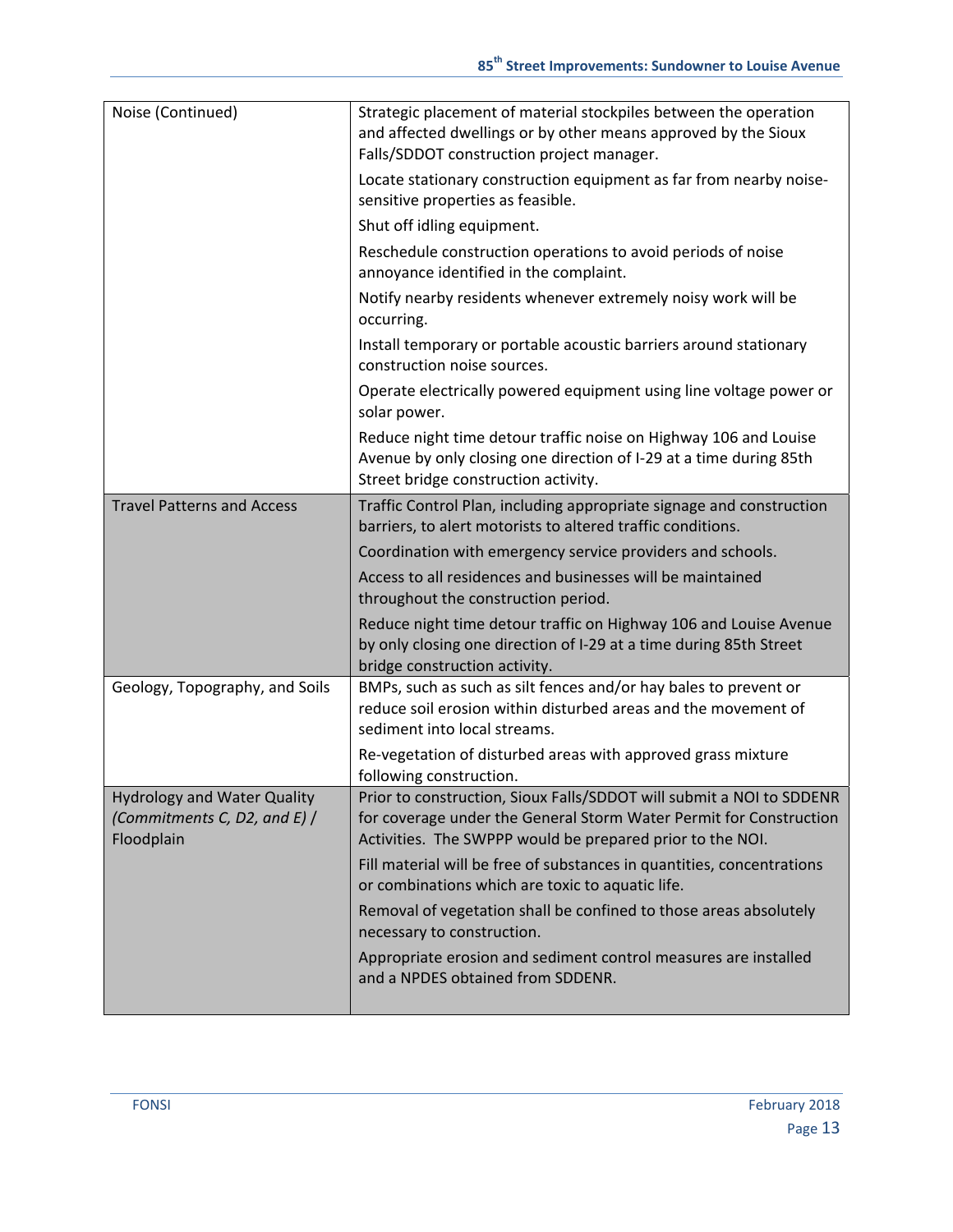| <b>Hydrology and Water Quality</b><br>(Commitments C, D2, and E) /               | All removed waste material is disposed of appropriately and not in a<br>wetland.                                                                                                                                                                                                                                                                                                                                                                                                                                                                                                                                                                                                                                                                                                                                                                                                                  |  |  |
|----------------------------------------------------------------------------------|---------------------------------------------------------------------------------------------------------------------------------------------------------------------------------------------------------------------------------------------------------------------------------------------------------------------------------------------------------------------------------------------------------------------------------------------------------------------------------------------------------------------------------------------------------------------------------------------------------------------------------------------------------------------------------------------------------------------------------------------------------------------------------------------------------------------------------------------------------------------------------------------------|--|--|
| Floodplain (Continued)                                                           | Steps are taken to minimize the spillage of petroleum, oils, and<br>lubricants used in construction vehicles.                                                                                                                                                                                                                                                                                                                                                                                                                                                                                                                                                                                                                                                                                                                                                                                     |  |  |
|                                                                                  | A SWD permit would be required if any construction dewatering<br>should occur with project action.                                                                                                                                                                                                                                                                                                                                                                                                                                                                                                                                                                                                                                                                                                                                                                                                |  |  |
| Wetlands and other Waters of                                                     | Mitigation plan developed under EO11990 and FHWA regulations.                                                                                                                                                                                                                                                                                                                                                                                                                                                                                                                                                                                                                                                                                                                                                                                                                                     |  |  |
| the U.S. (Commitment A)                                                          | Mitigation of impacts would occur through use of the Tetonka<br>Wetland Mitigation Bank or other equivalent bank.                                                                                                                                                                                                                                                                                                                                                                                                                                                                                                                                                                                                                                                                                                                                                                                 |  |  |
|                                                                                  | Wetland credits will be purchased prior to letting contract.                                                                                                                                                                                                                                                                                                                                                                                                                                                                                                                                                                                                                                                                                                                                                                                                                                      |  |  |
|                                                                                  | Non-jurisdictional wetlands will be mitigated in accordance with<br>FHWA regulation 23 CFR 777.9.                                                                                                                                                                                                                                                                                                                                                                                                                                                                                                                                                                                                                                                                                                                                                                                                 |  |  |
| <b>Terrestrial Wildlife and Aquatic</b>                                          | Adherence to the MBTA and its amendments and USFWS                                                                                                                                                                                                                                                                                                                                                                                                                                                                                                                                                                                                                                                                                                                                                                                                                                                |  |  |
| Resources (Commitment S) /                                                       | regulations.                                                                                                                                                                                                                                                                                                                                                                                                                                                                                                                                                                                                                                                                                                                                                                                                                                                                                      |  |  |
| Threatened and Endangered<br>Species (Commitment B) /<br><b>Invasive Species</b> | Vegetation removal, including the removal of trees will be timed to<br>the extent possible to avoid the migratory bird breeding and fledging<br>season and the NLEB roosting period (April through October). Tree<br>to be removed would be clearly demarcated prior to removal to<br>assure no additional trees would be accidently removed from the<br>project area. Therefore, bird nesting habitat would be removed<br>outside of the nesting season and potential bat roosting habitat<br>would be removed during the hibernation period when the roosting<br>sites are not being used by the bats.                                                                                                                                                                                                                                                                                          |  |  |
|                                                                                  | If any trees need to be removed during this time period, the trees<br>will be surveyed for nests by a qualified biologist and cleared prior to<br>the initiation of work., If a nest is identified in any of the trees to be<br>removed, a migratory bird nest depredation permit under the MBTA<br>will be obtained from the USFWS, or appropriate inactive nest<br>removal and hazing/exclusion measures will be incorporated into the<br>work to avoid the need to disturb active migratory bird nests.<br>Project Engineer will be notified immediately if an occupied bald<br>eagle nest is observed within one-mile of a construction site.<br>Compliance with the National Bald Eagle Management Guidelines.<br>Preservation of any trees with active or unoccupied eagle nests.<br>Trees and/or brush will be replaced at a ratio of at least 2:1 acres<br>planted versus acres impacted. |  |  |
|                                                                                  | Re-vegetation of disturbed areas with approved grass mixture<br>following construction.                                                                                                                                                                                                                                                                                                                                                                                                                                                                                                                                                                                                                                                                                                                                                                                                           |  |  |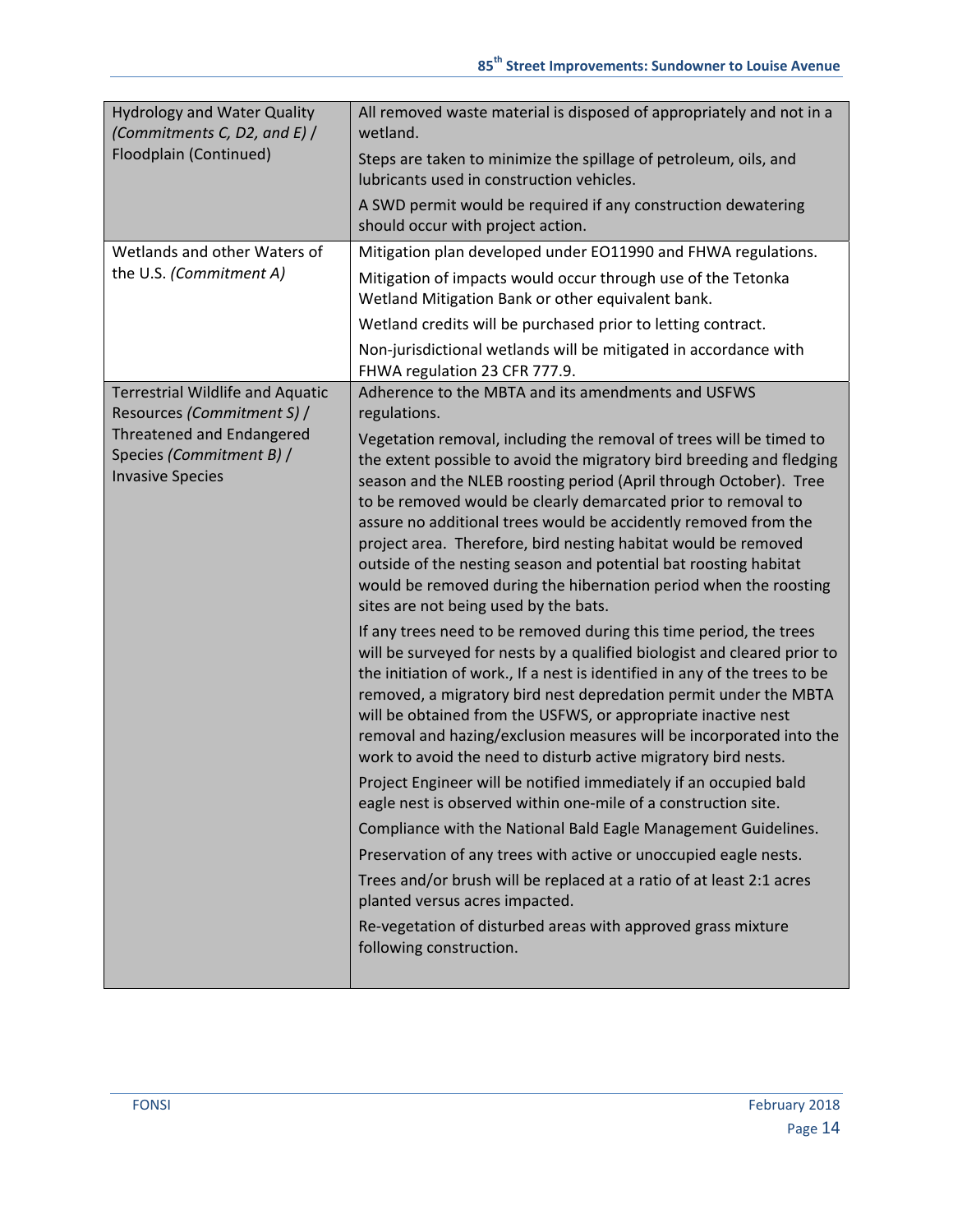| <b>Terrestrial Wildlife and Aquatic</b>                 | Chemical and biological control of weeds where warranted.                                                                                                                                                                                                                                                                                                                                                |  |
|---------------------------------------------------------|----------------------------------------------------------------------------------------------------------------------------------------------------------------------------------------------------------------------------------------------------------------------------------------------------------------------------------------------------------------------------------------------------------|--|
| Resources / Threatened and<br><b>Endangered Species</b> | Monitor the re-vegetation of disturbed areas until the desired level<br>of vegetation density has been achieved.                                                                                                                                                                                                                                                                                         |  |
| (Commitment B) / Invasive<br>Species (Continued)        | Use of BMPs, such as silt fences and/or bales, and other stipulations<br>in the NPDES construction permit.                                                                                                                                                                                                                                                                                               |  |
| Historic and Archaeological<br>Resources (Commitment I) | If cultural resources are encountered during construction activities,<br>construction would be stopped and the SHPO would be contacted.<br>Construction would not be resumed until appropriate coordination<br>has occurred and SHPO approval has been received.<br>In the unlikely event that human skeletal remains or associated<br>funerary objects are inadvertently discovered during construction |  |
|                                                         | activities, all work in the immediate area of the find will immediately<br>cease and the following protocol be followed, pursuant to the<br>provisions of South Dakota Codified Law 34-27.                                                                                                                                                                                                               |  |
| Section 4(f) and 6(f) Properties                        | None required / Warranted                                                                                                                                                                                                                                                                                                                                                                                |  |
| <b>Regulated Materials</b><br>(Commitment H)            | Should any hazardous waste be generated during the<br>implementation of the project, the generator must abide by all<br>applicable hazardous waste federal, state and local regulations found<br>at Administrative Rules of South Dakota (ARSD) 74:28 and 40 CFR<br>Part 262.                                                                                                                            |  |
|                                                         | If any contamination is encountered during construction activities,<br>the contractor, owner, or party responsible for the release must<br>report the contamination to the SDDENR.                                                                                                                                                                                                                       |  |

Note: SDDOT *Section A – Estimate of Quantities and Environmental Commitments* are noted as *(Commitment #)* in the table.

| Permit Name / Type                                                                                                                       | <b>Permit Description</b>                                                                                         | <b>Issuing Agency</b> | <b>Permit Requirements</b>                                                                                                                                                                                                 |
|------------------------------------------------------------------------------------------------------------------------------------------|-------------------------------------------------------------------------------------------------------------------|-----------------------|----------------------------------------------------------------------------------------------------------------------------------------------------------------------------------------------------------------------------|
| <b>Clean Water Act- NPDES</b><br><b>General Permit for</b><br>Stormwater Discharges<br>Associated with<br><b>Construction Activities</b> | Regulates discharges of<br>pollutants from non-<br>point sources and<br>construction sites<br>greater than 1 acre | <b>SDDENR</b>         | BMPs would be implemented<br>to minimize impacts to Big<br>Sioux River Basin.                                                                                                                                              |
| Air Quality Permit                                                                                                                       | Emissions for<br>Construction<br>Equipment                                                                        | <b>SDDNR</b>          | Equipment with point source<br>emission may be required to<br>have an air quality permit.<br>Equipment should be evaluated<br>to determine whether a permit<br>is required by contacting the<br>SDDNR Air Quality Program. |

### **Table 3. Anticipated Permits**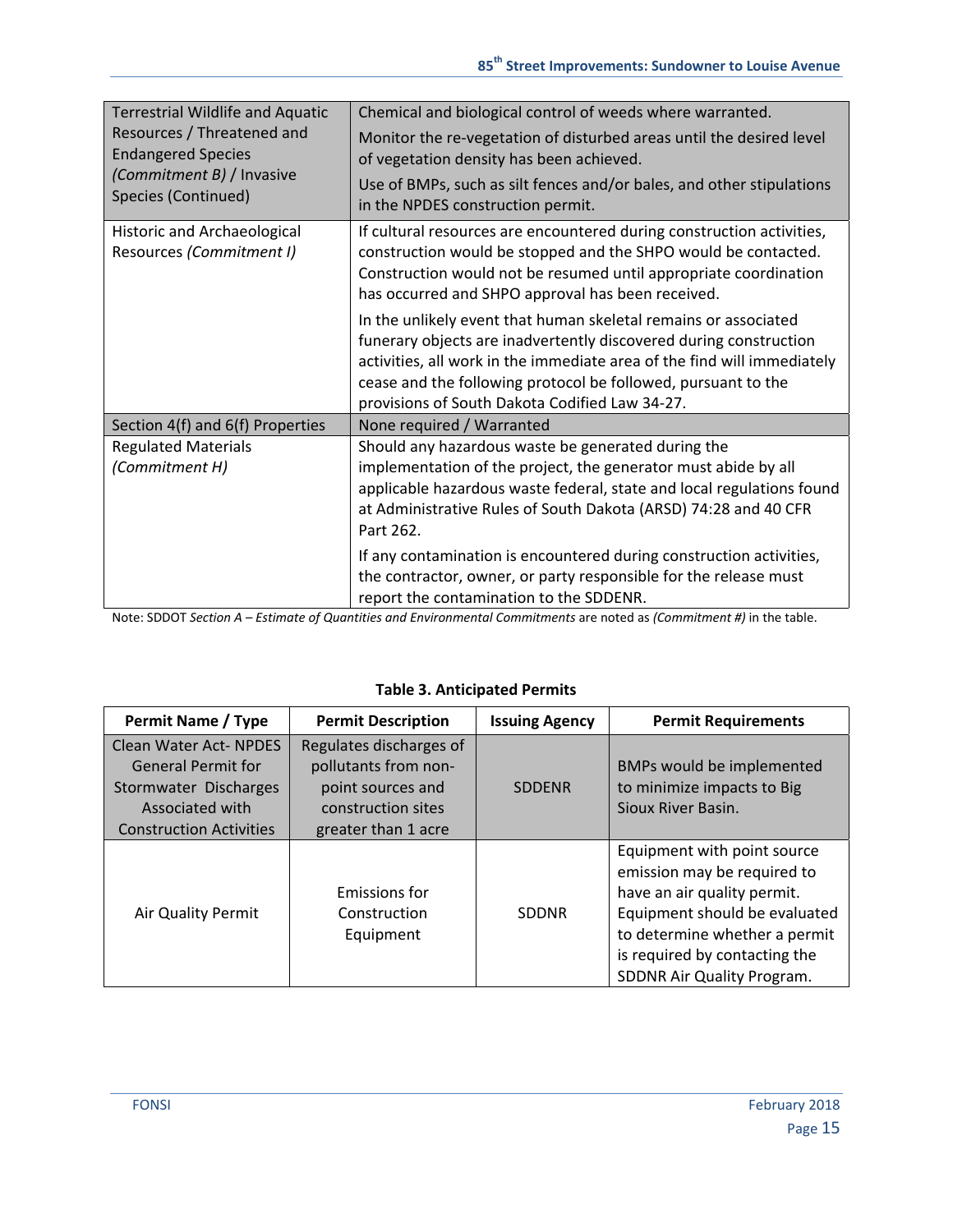# **V. FHWA Decision**

FHWA has reviewed all of the relevant documents and materials as well as all comments from the public, agencies, and tribes received during the development of the EA. Based upon the independent review and analysis, FHWA finds that the EA analyzed and considered all the relevant potential environmental impacts and issues.

Based upon the review and consideration of the analysis and evaluation contained in the EA; and after careful consideration of all social, economic and environmental factors and mitigation of construction impacts; and considering input from the public involvement process and agency coordination; FHWA hereby approves the issuance of a Finding of No Significant Impact (FONSI) for the 85<sup>th</sup> Street Improvements: Sundowner Avenue to Louise Avenue Project. FHWA furthers approves Alternative 2 as the preferred alternative for the Project. The preferred alternative will best fulfill the purpose and need for the project, meet the goals identified for the project.

Regarding mitigation and commitments, SDDOT and the City, on behalf of FHWA, are hereby required to ensure completion of all mitigation outlined above and set out specifically in the EA. SDDOT and the City are also required to ensure that any and all local, state, and federal permit agencies and conditions are met and otherwise complied with.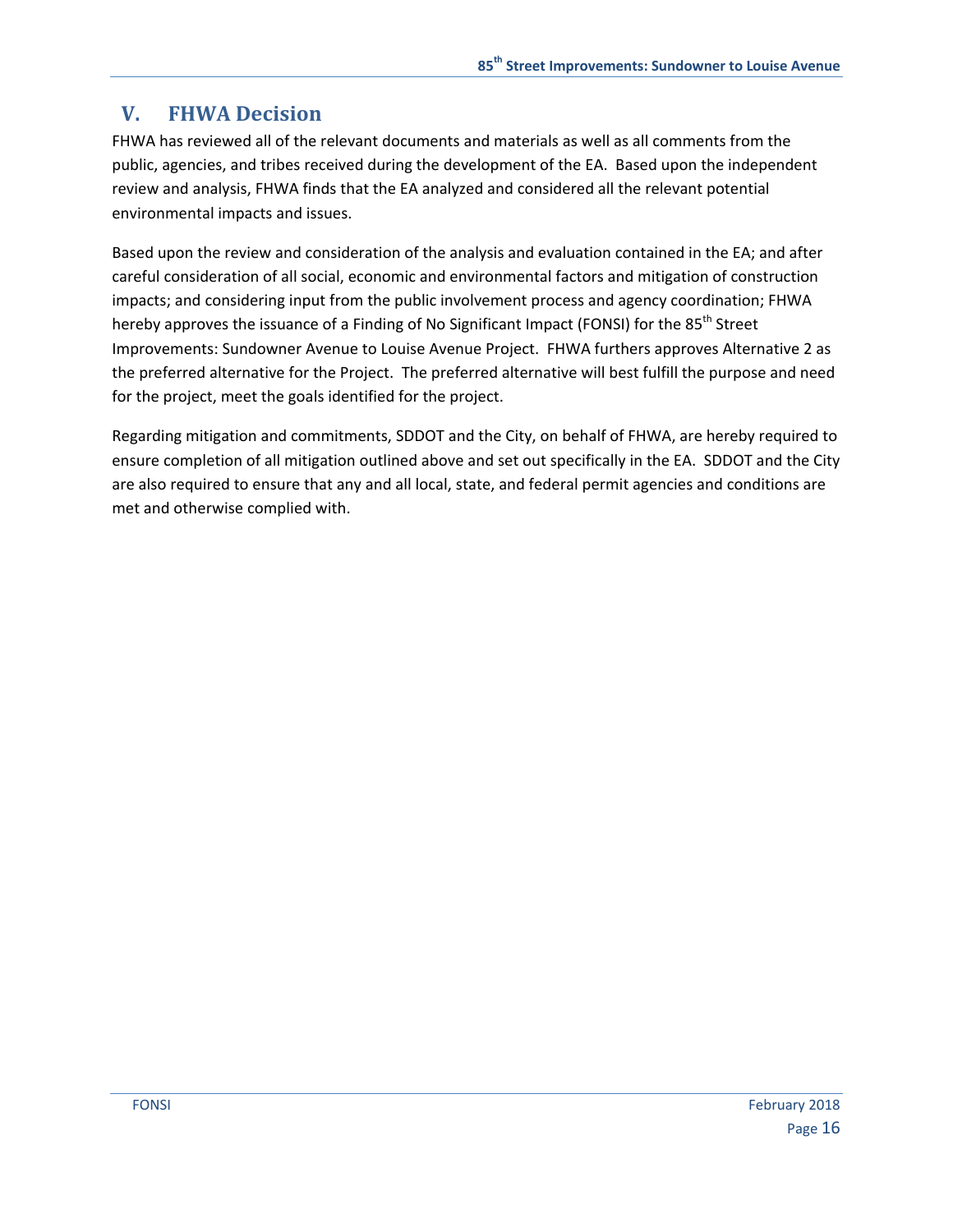### **Appendix A: Public Comments and Responses**

For this public involvement process there were a number of methods available for the public to comment:

- Verbal questions and comments received following the presentation portion of the public information meeting / open house.
- Comment forms received during and after the public information meeting.
- Written comments received via email to Shannon Ausen with the City of Sioux Falls.

### **Verbal Questions and Comments**

Below are the questions and comments received by the project team following the formal presentation during the public meeting held on December 5, 2017. Verbal responses to the comments, when provided, are also noted below.

- 1. Al Timmerman 26986 S Tallgrass Avenue not on the mailing list, wants to be added.
- 2. Tallgrass and  $85<sup>th</sup>$  Street grading maintenance is not good enough. The gravel roads are in horrible shape. The township just bladed two times though on 12/4/17. Why don't you pave it now City?

**Response:** City will pave both streets in the upcoming years however, the street section either full urban or rural will depend on successful property owner negotiations. This area is a transitional area with it being outside of the City Limits.

3. Drainage south of  $85<sup>th</sup>$  Street has changed since Clint Ackerman developed the houses off of Townsley Avenue and 85<sup>th</sup> Street. More drainage is pushing north through Bathos addition. The Bathos Addition also wants better dust control.

> **Response:** Fill out a comment card on that issue and we can discuss further at the display boards.

4. Why do we need an interchange at  $85<sup>th</sup>$  Street and I-29 when we have Tea Interchange and Hwy 100 interchange?

> **Response:** This project is only extending 85<sup>th</sup> Street to create connectivity. A second study / environmental document will evaluate the need for an  $85<sup>th</sup>$  Street interchange. With the projected land uses, another access to I29 may be needed due to the lower level of service at 57<sup>th</sup>/I229 and Tea/I29. Today the Tea interchange is at LOS C.

5. Q: Beal is being used today and has "tons of traffic." Why not do 85<sup>th</sup> Street, Tallgrass Avenue, 69<sup>th</sup> Street I29 Overpass first?

> **Response:** The arterial streets are identified in the Long Range Transportation Plan and will be improved over the next 20 years. Beal Avenue is a collector street and not intended to carry arterial street volumes. However, all of these streets are needed for the street network for this area.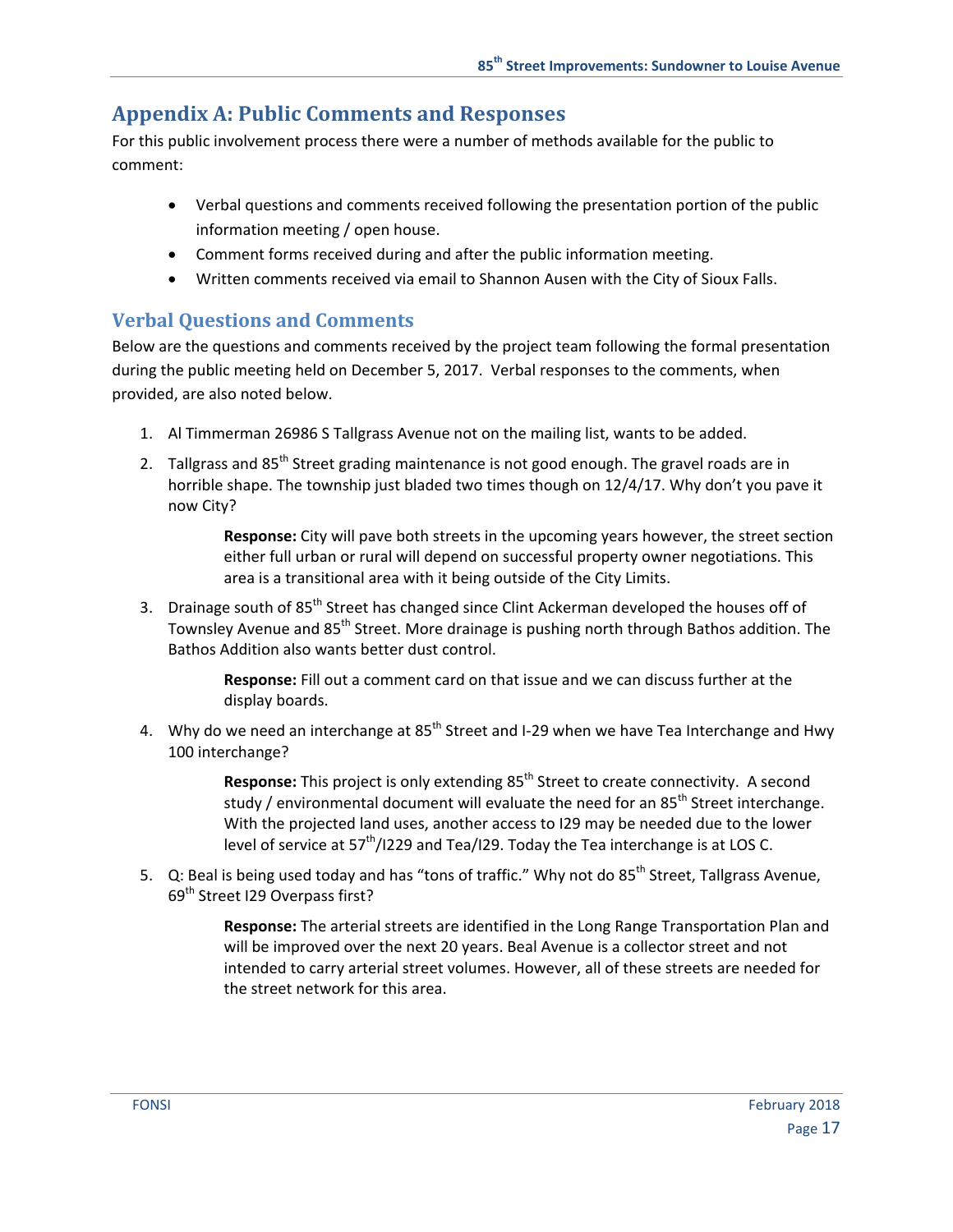6. Q: No one stops at the stop sign at  $85^{th}$  Street and Hughes Avenue, 77<sup>th</sup> Street and Hughes, or at 85<sup>th</sup> Street and Tallgrass Avenue.

**Response:** City will continue to monitor the intersections that are within City Limits.

7. Q: What is the width of the median in the typical section and why is it that wide?

**Response:** The median width is 16 feet and that width is needed to accommodate the left turn lanes at the ¼ mile locations to minimize the taper.

8. Q: I have to move my fence because of the left turn lane and his fence is already in the wrong spot. He wants a new policy on the fence locations.

> **Response:** Arterial right of way is 100 ft. wide. The traffic projections for an arterial street may require additional turn lanes which requires the City to purchase more right of way to accommodate the extra width.

9. Q: For the interchange, what is the projected traffic?

**Response:** 30,000 vehicles per day

10. Q: Does the interchange impact Phase 2 of 85<sup>th</sup> Street from Hughes to Tallgrass Avenue?

**Response:** We need to have a paved street network for the overpass. The interchange would also require a paved street network.

11. Q: Are bike lanes typical and how many extra feet do you need to add the bike lanes?

**Response:** No change in the 100 ft. right of way but there would be less footage of green space. The Sioux Falls Bicycle Committee has given varying options for consideration on accommodating bikes along this corridor.

12. Q: Was 85<sup>th</sup> Street going under I29 considered?

**Response:** Yes and due to costs, proximity to the I229/I29 Systems Interchange, and surrounding land uses, was deemed unfeasible.

13. Q: Wasn't  $69^{th}$  Street supposed to have access to I29 as an interchange?

**Response:** Having a 69<sup>th</sup> Street interchange with I29/I229 was studied and was deemed unfeasible. Interchange improvements at 57<sup>th</sup> and I229, Tea and Highway 106 (future Hwy 100), and various arterial improvements were studied as part of the Sioux Falls Long Range Transportation Program and Sioux Falls and Tea have identified all improvements needed to support traffic growth for the next 20 years.

14. Q: Will the Avera Hospital at 69<sup>th</sup> Street and Louise Avenue create problems for Louise Avenue and 69<sup>th</sup> Street?

> **Response:** Avera completed a Traffic Impact Study and the City accepted it. There were additional turn lanes needed to mitigate the traffic expected near the development site and Avera is making those improvements. Hospital/clinic trips are completed at differing times than the morning and afternoon peak hours.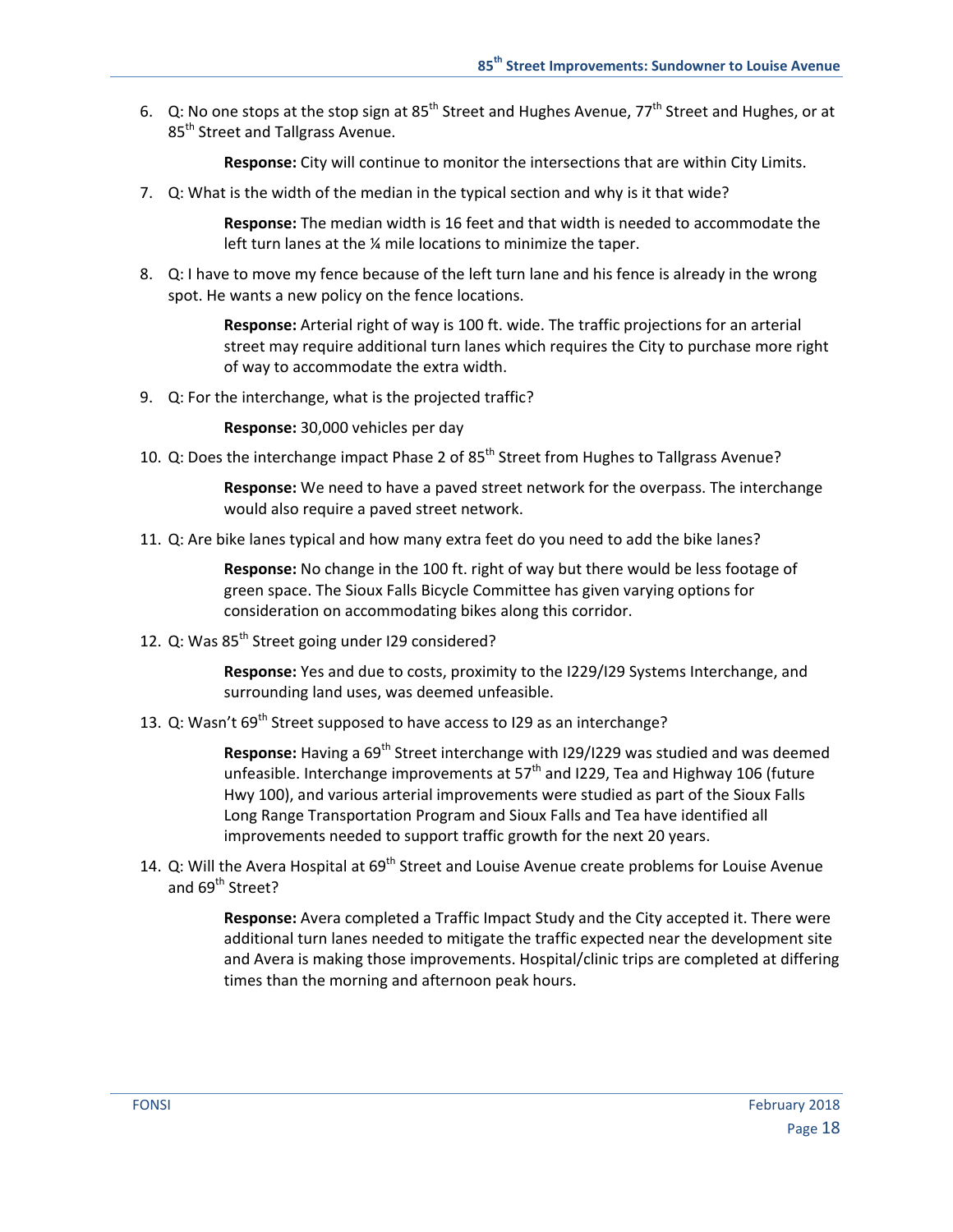15. Q: What is the population at  $85<sup>th</sup>$  Street and Louise Avenue?

**Response:** Fill out a comment card on the specific location and we can get that for you.

#### **Written Comments**

Below are the written comments received for the Project and responses are also provided below. A total of 5 written comments were received through comment forms or email. In some cases, a number of questions were brought up within a comment form or email and those comments are broken up into parts and responses provided for each comment / question.

1. Will there be any property taken from homes on 84<sup>th</sup> Street at any point from beginning to end of the entire project?

> **Response:** The preliminary design does not require any right of way acquisition from properties along 84th Street. Final design has not been completed for the entire project at this point. City Engineering/DGR/HDR team will coordinate with the property owners as the design progresses.

2a. Just a note about 85<sup>th</sup> Street and Tallgrass Road. It needs to be maintained at least 2 or 3 times a week. Dust control should be placed on the road at all times.

> **Response:** City staff will continue to work with Delapre Township on maintenance responsibilities and will pass along your request to the Delapre Township, who have the current jurisdiction over the unpaved portions of these two roadways.

2b. 85<sup>th</sup> Street construction should be done all the way to end not just Hughes. You want all this development but what about the roads in the new area.

> **Response:** The reconstruction of 85th Street between Louise Avenue and Sundowner Avenue is currently planned for completion in phases between 2018 and 2021. The reconstruction of Tallgrass Avenue between 69th and 85th Street is currently planned for 2019‐2020.

3. Last winter we filed a complaint with the City of Sioux Falls regarding its approval of the development south of 85<sup>th</sup> Street between Brett Avenue and Townsley Avenue. The redistribution of fill in this area south of 85<sup>th</sup> Street and Townsley Street itself effectively block the pre‐existing natural water course that drained to the northeast between Beal Avenue and Hanson Place. Previous to this development, this natural watercourse drained most of the area south of 85<sup>th</sup> between Brett Avenue and Tallgrass. This included a good portion of the area west of Townsley Avenue. It appears now that the developer is filling in the large slough southeast of the Townsley/85<sup>th</sup> intersection. This slough served as a natural flood retention area for decades. Since the above developmental changes were approved by the City of Sioux Falls and put into place by the developer we have experienced a significant increase in the volume of drainage through our backyards. This negatively impacts the rightful enjoyment of our properties. If the city goes forward with the  $85<sup>th</sup>$  Street development without dealing with the drainage issues, this additional hard surface will add significantly to the problem in both drainage rate and volume. In this state one cannot prevent an adjoining landowner from developing their property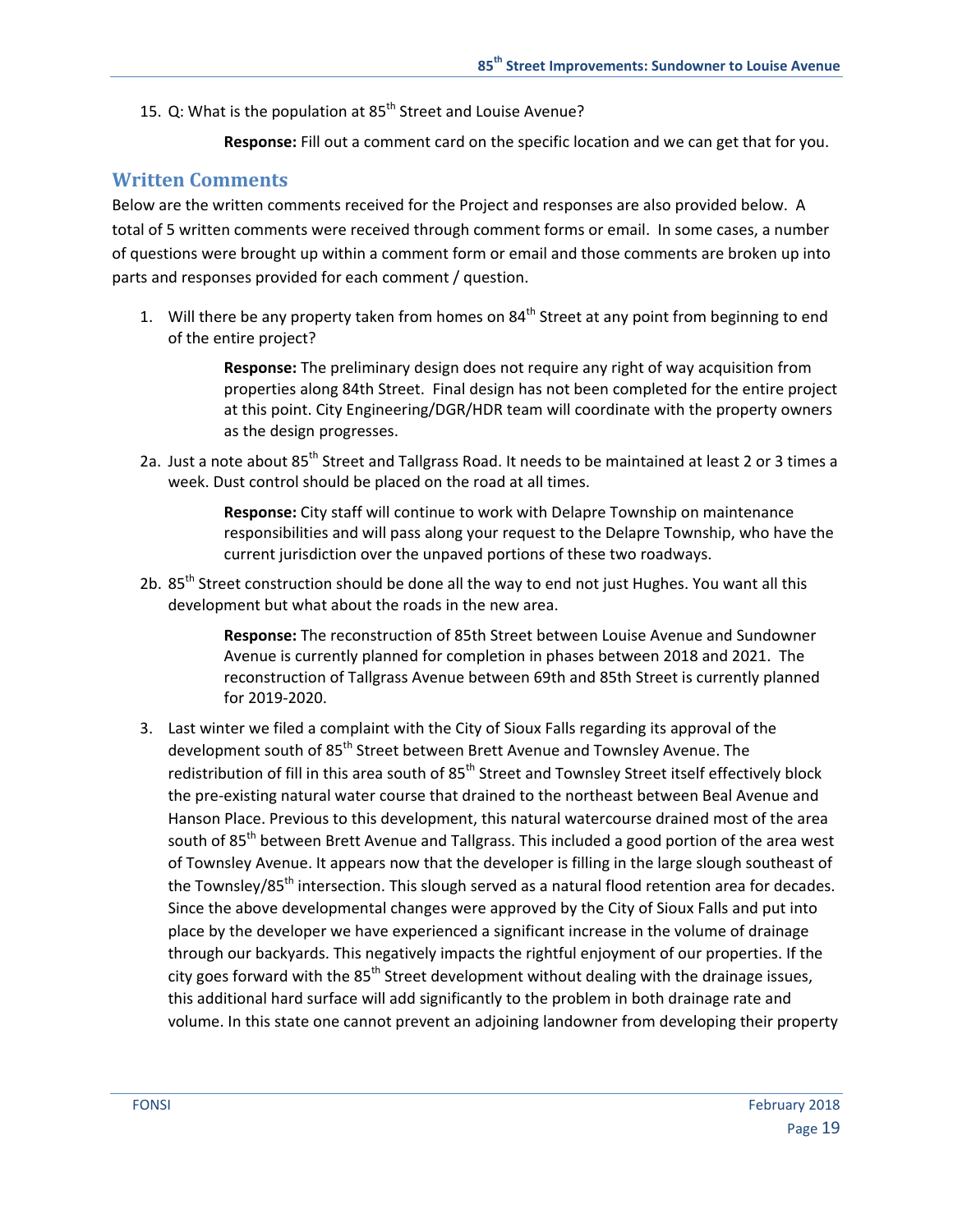for best use, but the development cannot result in a negative impact on neighboring land. Under South Dakota law this liability extends to both public and private entities.

**Response:** Our design consultant has been analyzing the drainage along this corridor. The change in runoff due to the additional impervious area will be analyzed as part of the final design process that has not been completed yet. The developer to the south is required to follow the City of Sioux Falls Engineering Design Standards and the requirements contained within their subdivision approvals.

4a. Matter of consistency: It appears that 85<sup>th</sup> street east of Louise has storm sewer. Could storm sewer be considered going west of Louise so ditch area more usable by adjacent property owners?

> **Response:** The ditch between Hughes and Louise on the north side will be filled in and storm sewer will be installed. Storm sewer is also planned for a portion of the ditch between Hughes and Beal on the north side. There is a portion of the roadway where a storm sewer doesn't work due to the existing elevations of the drainage channel running north.

4b. If storm sewer is considered, or not, could property owners have their fences installed within the easement guidelines? Provisions could be agreed to that by installing removable fence panels, the city would be provided access in the event of needed repairs to drainage area.

> **Response:** Fences are typically not allowed within drainage easements. Please contact the City Engineer's Office at 367‐8601 to discuss your particular situation.

4c. It has been stated that maintenance of the property included in the easement must be provided by adjacent property owners. Due to the fact that the city has strict guidelines controlling what can and cannot use used for weed control etc. why then should the city not be responsible for such maintenance??

> **Response:** The responsibility of maintaining a drainage easement is documented in City Ordinance 157.117(6). Please contact the City Engineer's Office at 367‐8601 to discuss your particular situation.

4d. There currently exists considerable elevation variation on  $85<sup>th</sup>$ . Street, which has contributed to poor drainage impacting property owners along the north side of the street. We assume that engineers are considering lowering street elevation during the design development which will have a positive impact on drainage.

> **Response:** The future elevation of 85th St will be lowered along your property. The current design is also reducing the amount of runoff that travels to this drainage easement. The intent of the design is to improve the functionality of this ditch to allow for easier maintenance.

5a. We have a couple of comments and concerns. The first is the high noise area that we are in. I realize we do not qualify for a wall behind our house because it would go over the allowed budget. Since there is some money allotted to a wall for noise control, could some of these funds be used to place other noise reducing options, such as a berm with trees, bushes or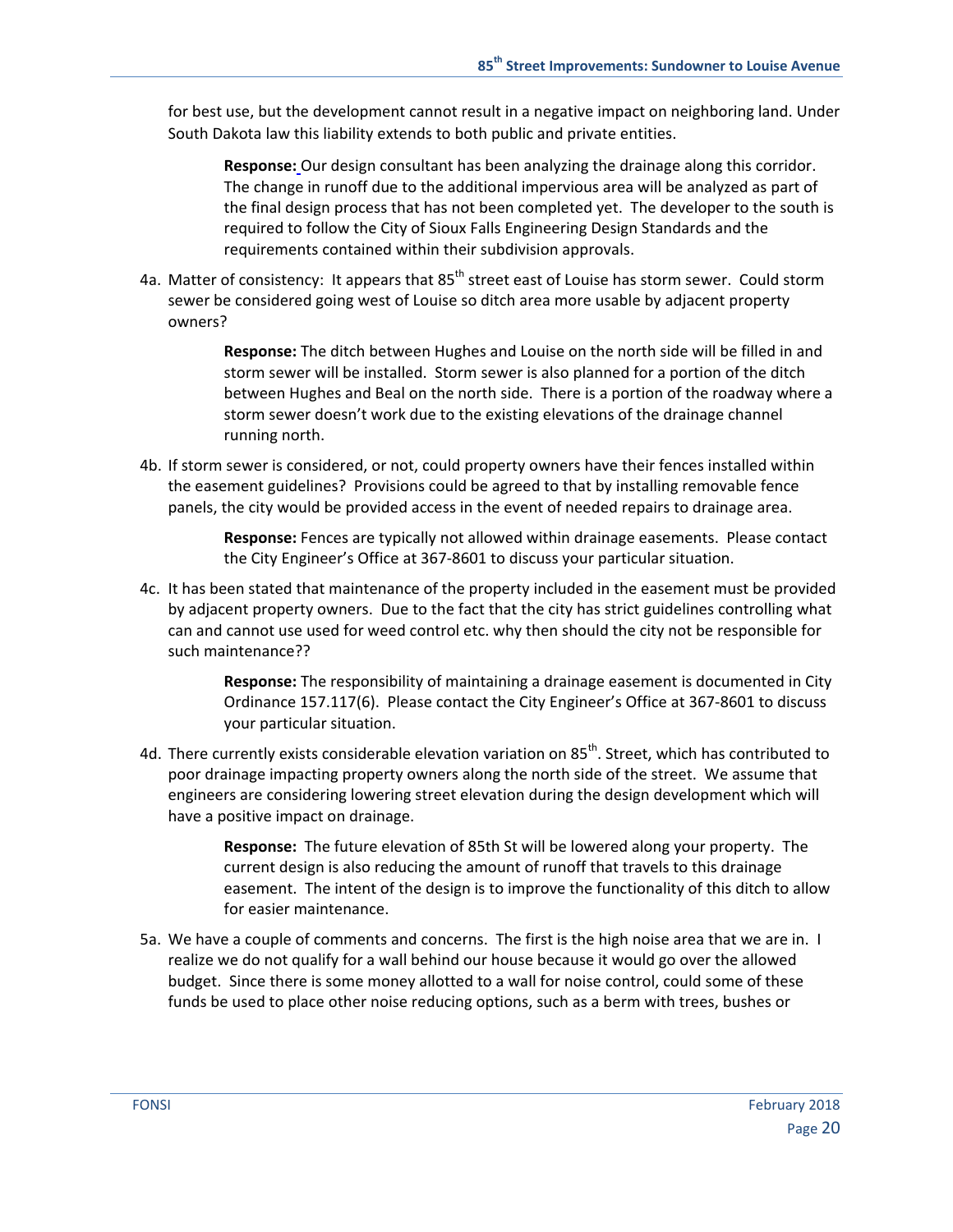hedges. It seems as if we are being told that since we cannot have a wall, that we are just out of luck when there are other cost effective solutions to noise control that could be considered.

**Response:** The only funds allotted for noise control on this project is for the noise wall located north of 85th Street and west of Beal Avenue. That particular noise wall met the criteria in the South Dakota DOT Noise Analysis and Abatement Guidance policy. Only noise control that meets the criteria within the policy can be funded on this project. The use of vegetation does not meet the minimum reduction in traffic noise per the SDDOT guidance policy.

5b. Also, we would like to know for sure that our fence is placed appropriately according to our easement property and if so that it won't have to be moved. We have not had a straight answer regarding this and it is a big concern since we certainly don't want to lose any more of our backyard. This is something that should be made clear and shown in writing before construction begins. The last thing we want is surprises when our construction starts.

> **Response:** The preliminary design for 85th Street fits within 100' of right of way and does not require any right of way acquisition from properties along 84th Street. Final design has not been completed for the entire project at this point. City Engineering/ DGR/HDR team will coordinate with the property owners as the design progresses.

> Fences are typically not allowed within a utility or drainage easement. Please contact the City Engineer's Office at 367‐8601 to discuss your particular situation.

#### **Revised Responses to Written Comments**

The above responses were provided in letters sent to the persons who provided comments on the EA document and/or the project via comment cards or emails. The response letters were sent out on January 23, 2018. Based on comments received from reviewing agencies a few of the responses to written comments have been revised to increase clarity. The revised responses are provided below:

> **Response to Comment 4b:** Fences would not be allowed within the drainage easement as part of the project. Property owners would need to work with the City Engineer's Office (367‐8601) to pursue a variance, though approval of a variance is not guaranteed.

> **Response to Comment 5a:** Effective noise abatement has only been found to be accomplished with solid, hard scape features. Only noise control that meets the criteria within the South Dakota DOT Noise Analysis and Abatement Guidance policy can be funded on this project. The use of vegetation does not meet the minimum reduction in traffic noise per the SDDOT guidance policy.